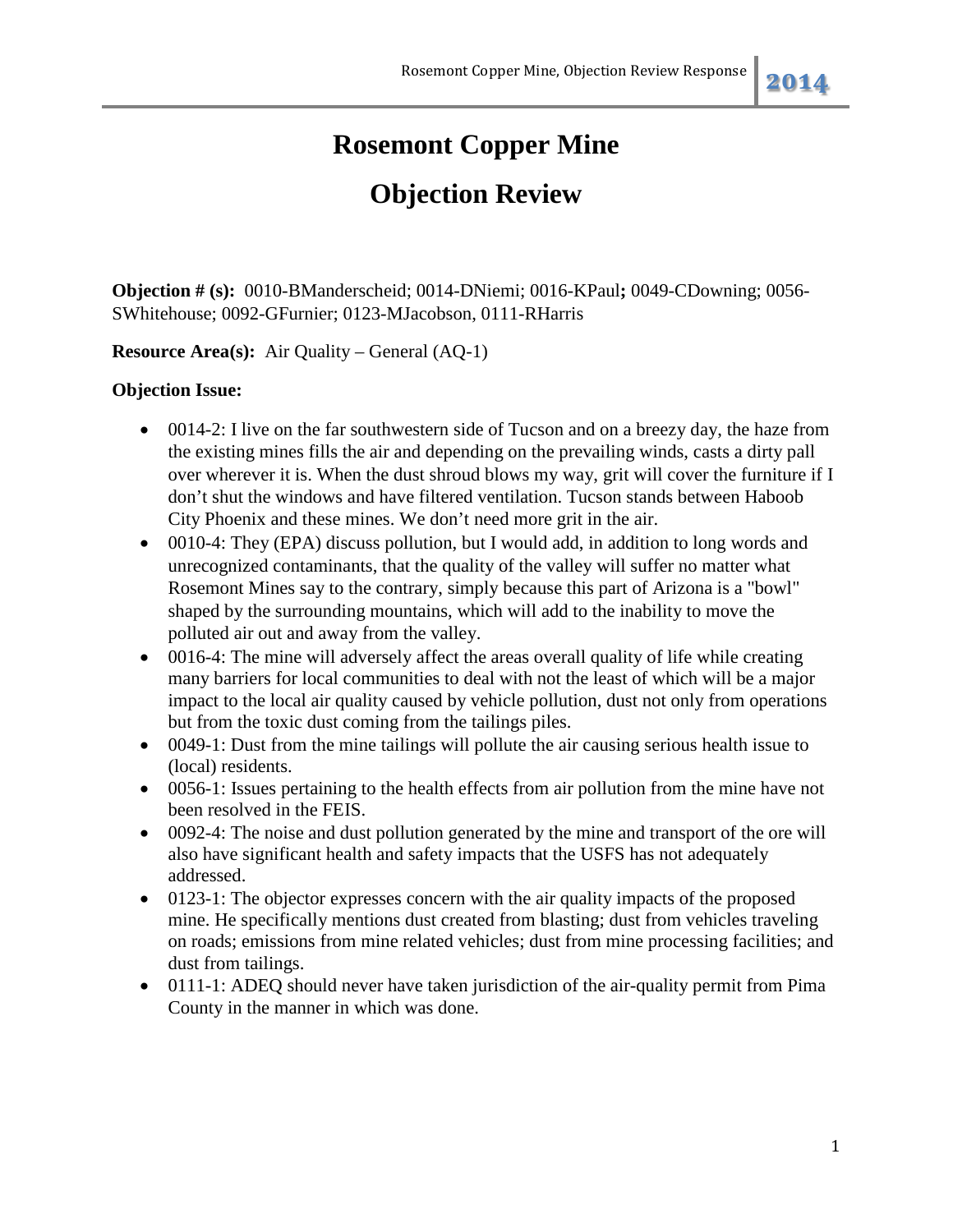## **Remedy Supplied by Objector** (if any):

0016-4: Prepare and circulate for public review and comment a Revised DEIS or Supplemental Draft EIS.

**Law, Regulation and/or Policy**: Clean Air Act; National Ambient Air Quality Standards (NAAQS), 40 CFR 50; National Emission Standards for Hazardous Air Pollutants (NESHAP), 40 CFR 61 and 63; Regional Haze Rule, 40 CFR 51; General Conformity Analysis, 40 CFR 51, subpart W, and 40 CFR 93; 49 ARS; 18 AAC; Pima County Code 17

## **Review Team Member Response:**

## Response to objection issues 0014-2, 0016-4, 0049-1, 0056-1, 0092-4, and 0123-1

The objectors contend that vehicle pollution, dust, and tailings dust from mine operations will impact local air quality and adversely affect overall quality of life in Tucson and nearby communities.

The FEIS discusses particulate matter: "The contribution from the Rosemont Copper Mine would not trigger nonattainment status. Like any emission source large or small, the Rosemont Copper Project would contribute to regional air quality, and emissions from the Rosemont Copper Mine would slightly increase the risk for nonattainment. It would not be appropriate to state, however, that Rosemont Copper would be responsible for or cause nonattainment should it happen, as current levels observed in at least one monitoring station are already close to the NAAQS" [PR 047511\_3, p. 264].

Hazardous air pollutants (HAPs) from the mine are estimated to be 3.37 tons per year [PR 015729, pp. 1-3]. This is below the threshold of 10 tpy for a single HAP or 25 tpy for a combination of HAPs as established by the National Emissions Standards for Hazardous Air Pollutants.

In addition, there are several mitigations to limit the amount emissions and thus reduce vehicle, dust and particulate pollution ("grit") released from the proposed Rosemont Copper Mine:

- Forest Service mitigation [PR 047511\_3, p. 283]: FS-SR-01, FS-SR-02, FS-SR-03, OA-AQ-04, FS-CR-05.
- Regulatory and permitting agencies mitigation [PR 047511\_3, pp. 283-285]: OA-GW-05, OA-AQ-01, OA-AQ-02, OA-AQ-03, OA-AQ-04, OA-AQ-05, OA-AQ-06, OA-AQ-07, OA-AQ-08, OA-AQ-09, OA-AQ-10, OA-AQ-11
- Rosemont Copper mitigation [PR 047511 3, p. 285]: RC-TA-03 and RC-AQ-01

Construction and operation of the proposed facility is modeled to impact air quality; however, the modeled impacts are below thresholds established by the Clean Air Act. The air quality impact modeling followed EPA standards and was conservative in order to ensure full documentation of any potential impacts. The methodology, assumptions, and parameters used in the modeling are described in the air quality and climate change section of Chapter 3 the FEIS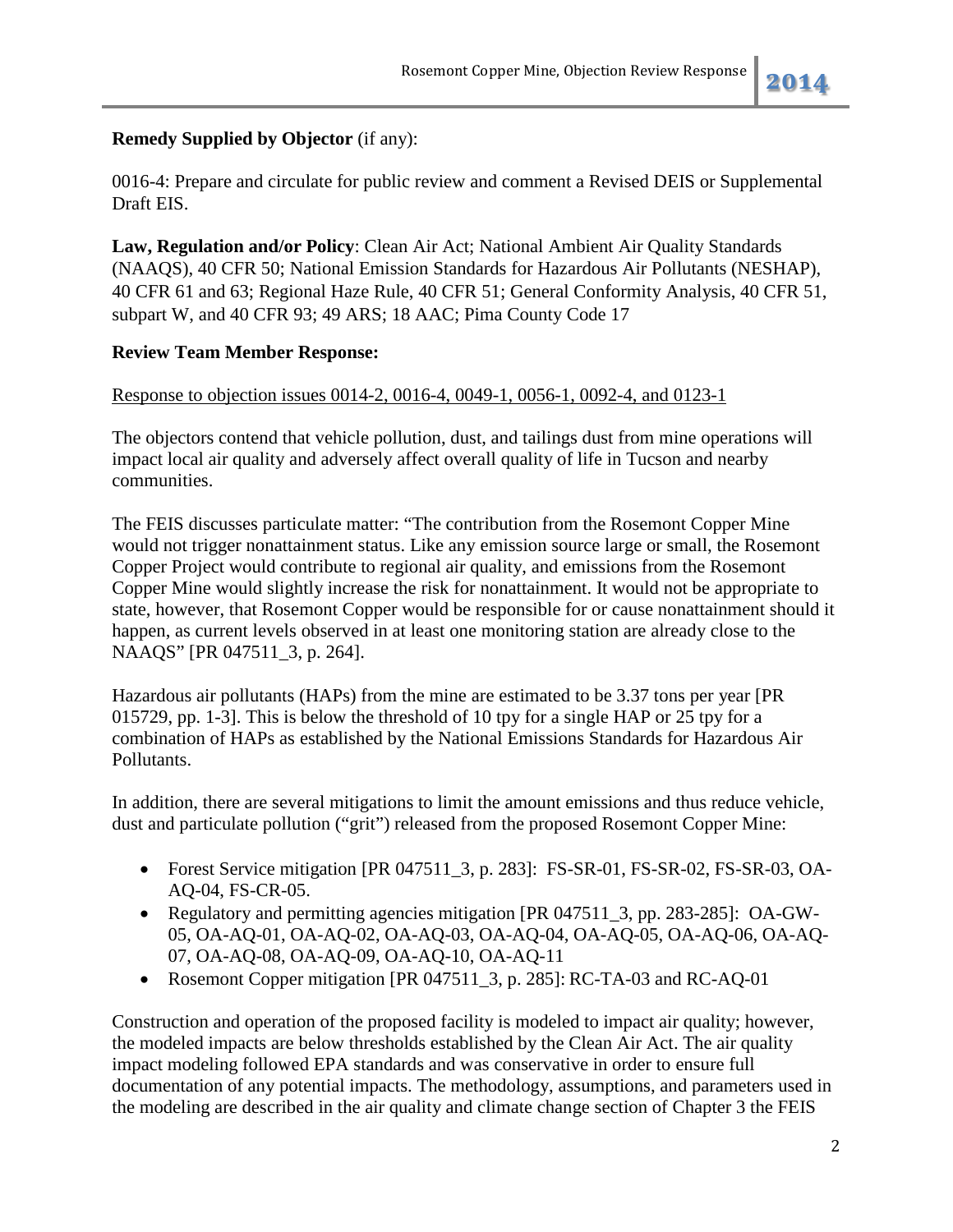under the heading 'Analysis Methodology, Assumptions, Uncertain and Unknown Information' [PR047511\_3, pp. 220-229].

## Response to objection issue 0010-4

The objector contends that air quality impacts are not correctly modeled since "Arizona is a "bowl" shaped by the surrounding mountains, which will add to the inability to move the polluted air out and away from the valley."

The FEIS alerts the reader to the fact that several considerations must be taken into account to understand how air quality will be impacted by emissions (including topography):

"The primary factors that influence regional air quality are the locations of air pollution sources, the quantity and chemical characteristics of the pollutants emitted by those sources, the topography of the region, and the local meteorological conditions. Potential direct and indirect impacts to air quality from the proposed project have been assessed for the premining, active mining, and final reclamation and closure phases of the project and spatially within the anticipated geographic pollutant dispersion range" [PR 047511\_3, p. 217].

Also, air quality modeling was re-run to address incorrect model options [PR 047511\_3, pp. 217- 219] and changes in anticipated impacts were documented:

"It was determined that the restart options in the CALPUFF modeling had not been set to the preferred settings… Ultimately, the annual Barrel Alternative emissions scenario was remodeled for that month (August) of the 2001 meteorological year. While the results of the sensitivity analysis indicated a slight increase in the modeled criteria pollutant concentrations as well as the deposition and visibility impacts, it was determined by the Coronado that the results did not warrant a full rerun of the modeling for the Barrel Alternative" [PR 047511\_3, p. 217].

The air quality impact modeling followed EPA standards and was conservative in order to ensure full documentation of any potential impacts. The methodology, assumptions, and parameters used in the modeling are described in the air quality and climate change section of Chapter 3 the FEIS under the heading 'Analysis Methodology, Assumptions, Uncertain and Unknown Information' [PR047511\_3, pp. 220-229].

## Response to objection issue 0111-1

According to the FEIS, the ADEQ is the responsible regulating agency: "Determination of whether Rosemont Copper's emissions represent a violation of applicable air quality laws and regulations is solely under the regulatory authority of ADEQ as the agency issuing the permit." [PR 047511\_3, p. 260].

**Recommended Remedy by Review Team Member** (if any): The remedy suggested by the objector is not warranted. No remedy is required.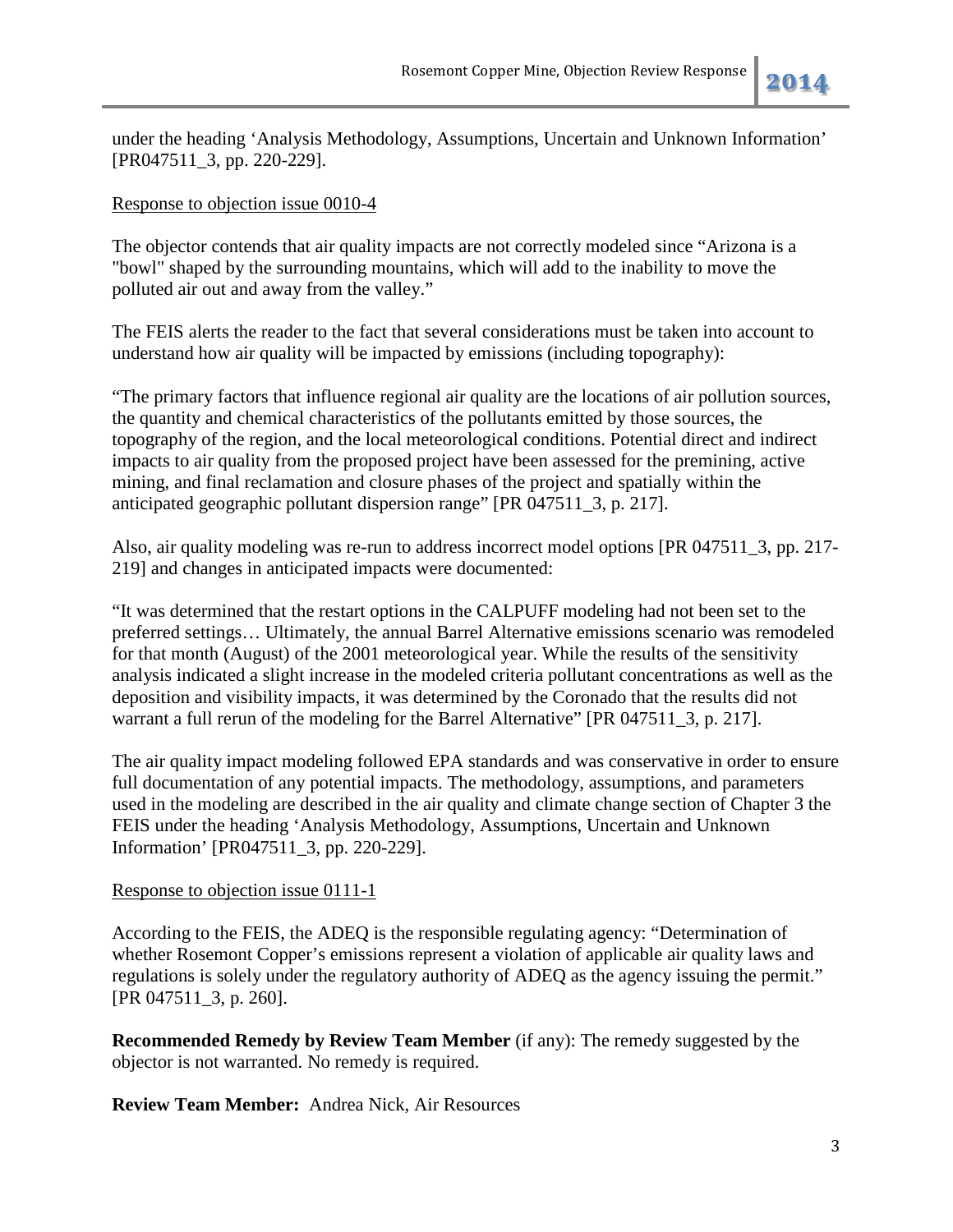## **Objection Review**

**Objection # (s):** 0036-Rosemont; 0039-JFisher; 0084-SSSR

### **Resource Area(s):** Air Quality – Legal (AQ-3)

### **Objection Issue:**

- 0036-26: Blasting may occur more than once per day, the average will be once per day. The condition as written states that blasting in generally limited to once per day and limited to 52 tons per day of explosive usage based on the air permit, which is not what the air permit says. The permit specifies ANFO usage is limited to 52 tons per day, not all explosives and it does not specify the number of blasts at all. Rosemont objects to the current statements and requests the language be changed to not conflict with the air permit or any subsequent permit amendments and state: "Blasting restrictions are specified in the air permit, are limited to daylight hours, and generally one blast per day." (Volume 5, Appendix B, FS-N- 01, page B-67).
- 0039-7: The FEIS must correct potential errors with respect to NESHAP rules and clarify entries of Table 29.
- 0084-102: The FEIS wrongly assumes that the ADEQ permit will ensure that the project will meet all regulatory requirements. Specifically 1) it does not meet all regulatory requirements because it was approved for a different project configuration than the Barrel Alternative, 2) ADEQ's technical review was inadequate, 3) The concept and definition of a "class II synthetic minor permit" raises problems. ADEQ has not ensured that Rosemont Copper meets "all Federal, State and local requirements" because it has not effectively considered the potential to emit toxic and hazardous materials under Section 112(b) of the Clean Air Act, especially gaseous hazardous pollutants following blasting and from the dry disposal pile, 4) ADEQ issued a minor source air construction permit on January 31, 2013, because the majority of emissions from the Rosemont Copper Mine operation would be classified as fugitive. 5) The technology which ADEQ has required in the air quality permit to achieve the reductions of emissions of coarse dust particles by approximately 47 tons and of fine particulates by 43 tons, compared with the original Pima County air quality has been challenged in the air quality permit appeal hearings. The FEIS has indicated that, with the ADEQ class II permit having been issued, its analysis with respect to air quality permit issues and controls are not relevant in the FEIS. However, given the likelihood of the Rosemont project causing a non-attainment situation, as noted above, the USFS must now specify mitigating measures to reduce air pollution emissions further, including augmenting proposed mitigating measures in the air quality permit, as a condition of its approval of the Rosemont project.
- 0084-106: The project would not ensure compliance with all air quality requirements and thus cannot be approved via a Final ROD. The PM2.5 increment is predicted to be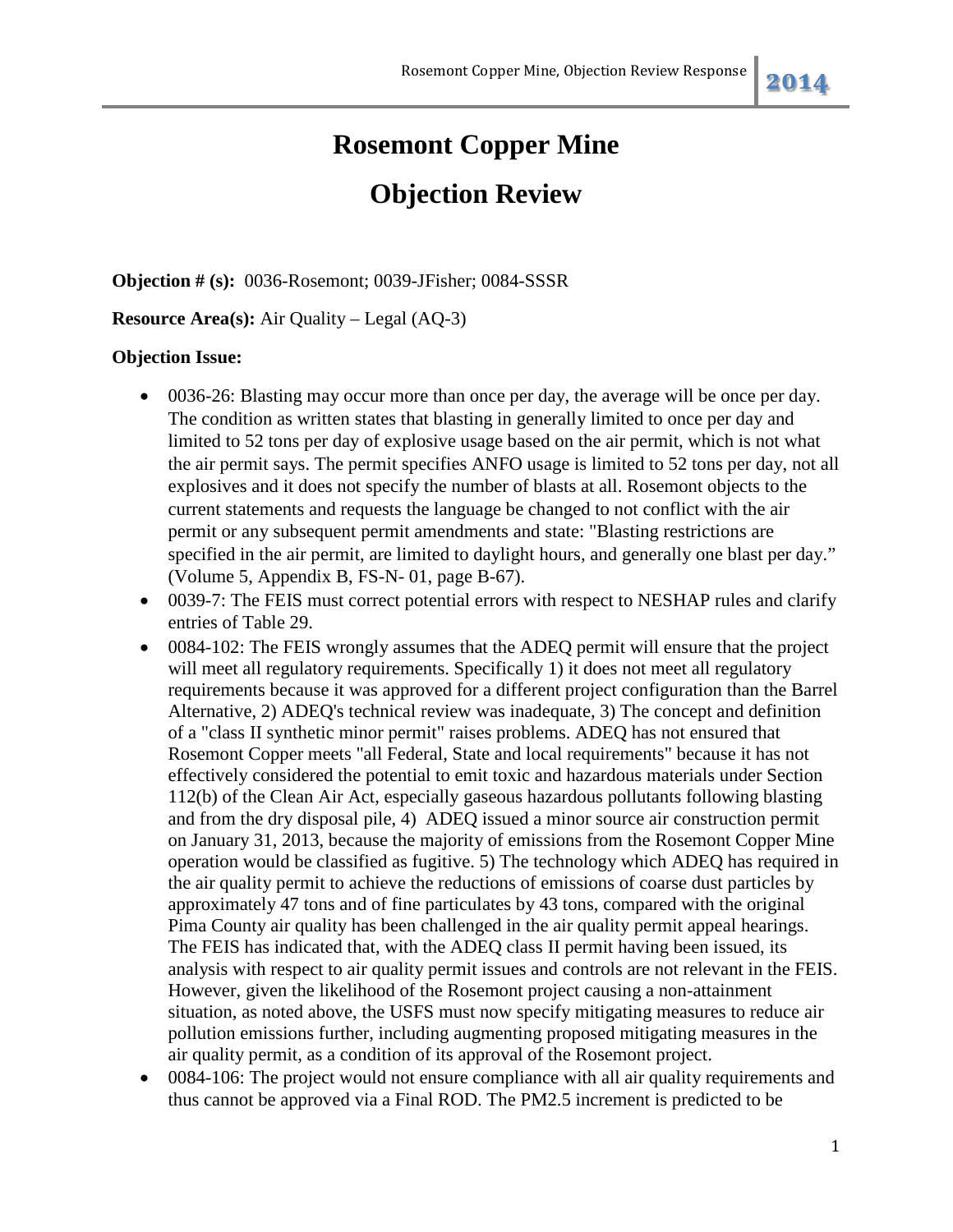exceeded for all alternatives for the 24-hour averaging time. In light of the data indicating that PM2.5 increments for the 24-hour averaging time will be exceeded under all alternatives, additional mitigation measures must be reviewed and required for reducing emissions of this criteria pollutant. As noted herein, failure to at least minimize these emissions, let alone prevent their exceedence, is required under federal law. The project should demonstrate that emission reductions and mitigation measures have been taken and shown by modeling to result in predicted values less than the applicable NAAQS or PSD Class II increments.

## **Remedy Supplied by Objector** (if any):

0039-26: Issue a new DEIS or Supplement EIS subject to public comment.

0084-102: The USFS must prepare its own assessment of this project's compliance with Federal, state and local requirements, in accordance with the comments herein, and include this information in a revised DEIS that is made available for public comment and review. B) The USFS must correct problems of modeling and statistical analyses in its revised modeling of air quality transport, dispersion and impacts. C) If the rerun results confirm the likelihood of the Rosemont project causing a non-attainment situation, the USFS must provide mitigating measures in the project approval to prevent this; otherwise the project will be in violation of the Clean Air Act.

**Law, Regulation and/or Policy**: Clean Air Act; National Emissions Standards for Hazardous Air Pollutants (NESHAP) 40 CFR 61 and 63; Arizona Department of Environmental Quality Rules and Regulation; Prevention of Significant Deterioration (PSD) under the Clean Air Act.

## **Review Team Member Response:**

## Response to objection issue 0036-26

The objector contends that there is a conflict between the wording of the blasting stipulations air permit and a noise mitigation measure.

Blasting stipulations in the air permit state: "The Permittee shall limit the amount of Ammonium Nitrate and Fuel Oil (ANFO) used during blasting to no more than 52 tons per day [PR 018994]. A noise mitigation measure [PR 047511 6, p. B-67] related to blasting states: "This mitigation is focused on noise management techniques, including generally limiting blasting to once per day, during daylight hours; and sequenced blasting using time-delay technology. Explosive usage is limited to 52 tons per day, as consistent with the limits contained in the air quality permit."

These limits are unrelated; the first is air quality based while the second is noise based. The lack of specificity is confusing.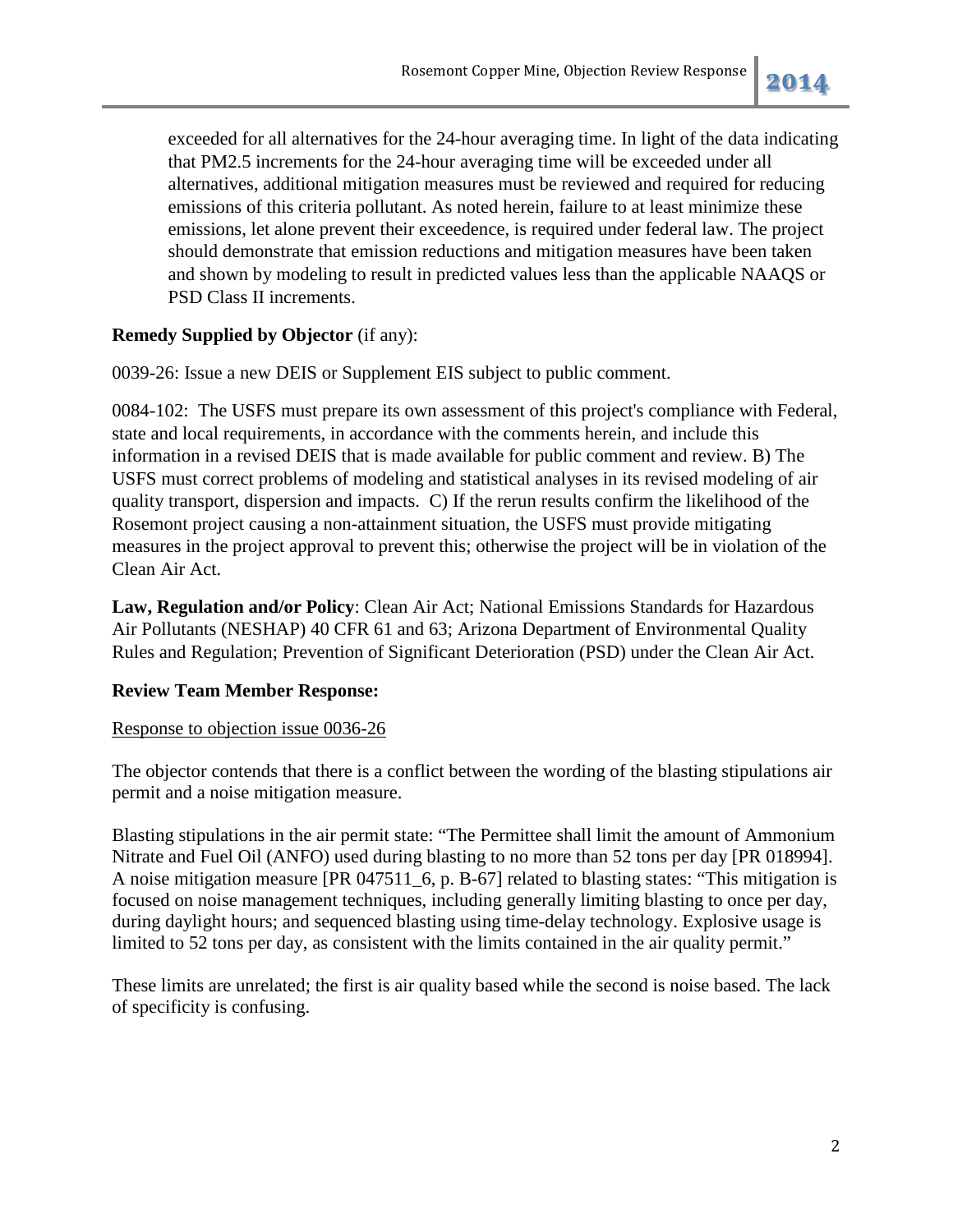## Response to objection issue 0039-7

The objector contends that there are errors with respect to NESHAP rules as listed in Table 29 of the FEIS.

There is no conflict between the explanation of the NESHAP rule in table 29 [PR 047511\_3, p. 233] and the summary of Hazardous Air Pollutants (HAPs) emissions in table 1.1 of the document 'Emission Inventory Information, years 1, 5, 10, 15, and 20, vol. 1 [PR 015729, p. 1- 3]. The lack of specificity is confusing.

## Response to objection issue 0084-102

The objector contends that "ADEQ's technical review was inadequate [and] ADEQ issued a minor source air construction permit on January 31, 2013, because the majority of emissions from the Rosemont Copper Mine operation would be classified as fugitive [and] the technology which ADEQ has required in the air quality permit to achieve the reductions of emissions of coarse dust particles by approximately 47 tons and of fine particulates by 43 tons, compared with the original Pima County air quality has been challenged in the air quality permit appeal hearings." In addition, the objector contends "USFS must now specify mitigating measures to reduce air pollution emissions further, including augmenting proposed mitigating measures in the air quality permit, as a condition of its approval of the Rosemont project."

All these issues are addressed in the FEIS. The ADEQ is the responsible regulating agency: "Determination of whether Rosemont Copper's emissions represent a violation of applicable air quality laws and regulations is solely under the regulatory authority of ADEQ as the agency issuing the permit" [PR 047511\_3, p. 260]. The Forest Service has no authority, obligation, or expertise to determine or enforce compliance with the measures included in this category [PR 047511\_6, p. B-4].

The objector contends "The concept and definition of a "class II synthetic minor permit" raises problems. ADEQ has not ensured that Rosemont Copper meets "all Federal, State and local requirements" because it has not effectively considered the potential to emit toxic and hazardous materials under Section 112(b) of the Clean Air Act, especially gaseous hazardous pollutants following blasting and from the dry disposal pile."

Results of modeling and NAAQS standards comparison are disclosed in the FEIS Table 45 [PR 047511\_3, p. 261]. The table shows the maximum modeled and ambient emission concentrations at the perimeter fence for proposed action and action alternatives. The modeling results for NAAQS standards in relation to air quality issues are disclosed in Table 28: Summary of effects [PR 047511\_3, pp. 230-232]. The Rosemont Copper Mine's hazardous air pollutants (HAPs) emissions meet the criteria as an "area source" as established by the National Emissions Standards for Hazardous Air Pollutants (NESHAP) regulation [PR 015729, pp. 1-3]. This modeling covered emissions of all hazardous pollutants. Modeling techniques were conservative to protect human health as described in the FEIS [PR 047511\_3, p. 218]. Modeling followed EPA guidelines to reflect the potential emissions of HAPs and other air pollutants [PR 047511 3, pp. 220-229].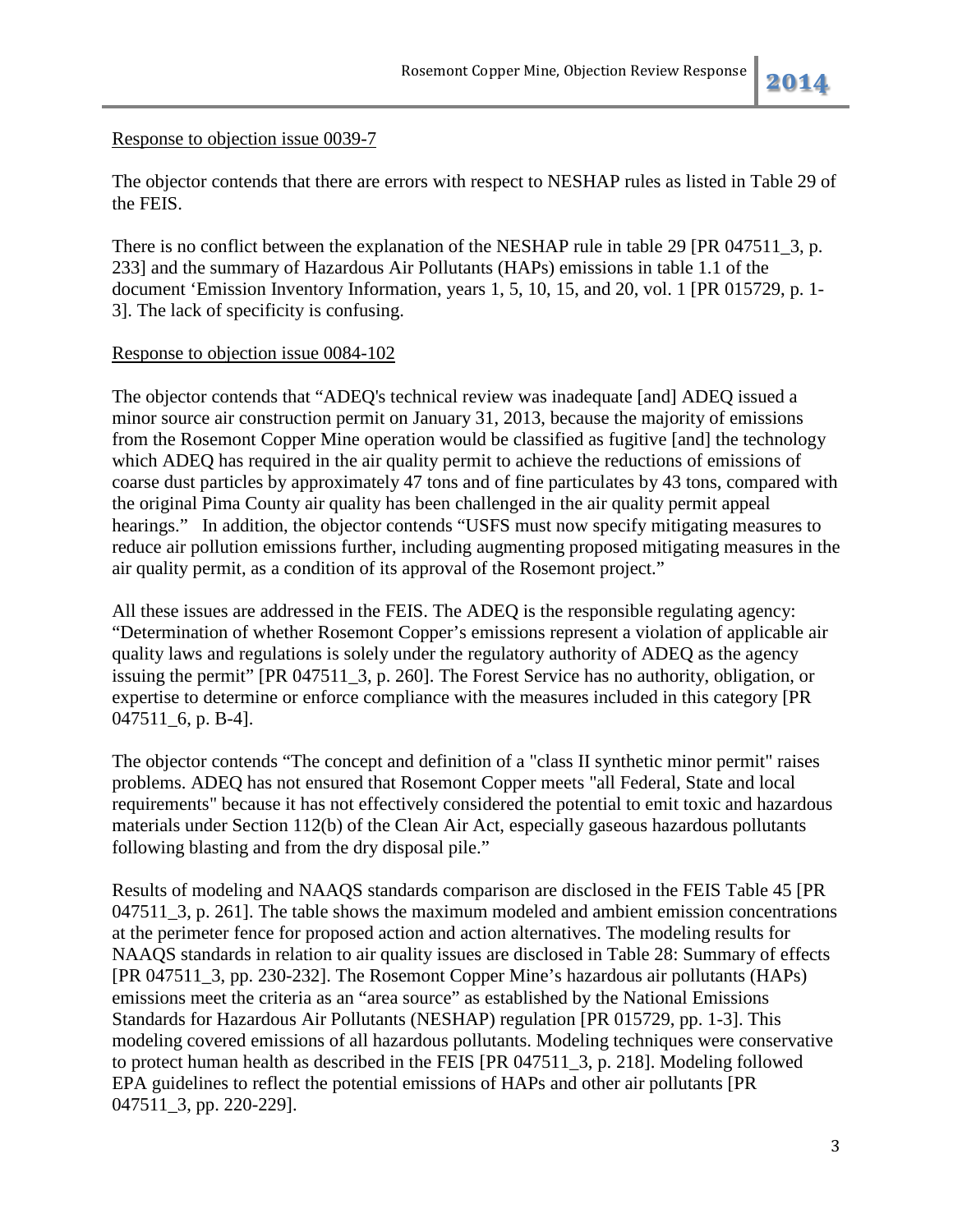## Response to objection issue 0084-106

The objector contends that "the project would not ensure compliance with all air quality requirements." All common air pollutants (particulate matter) are regulated by the National Ambient Air Quality Standards (NAAQS) [PR 047511\_3, p. 239]. Results of modeling and NAAQS standards comparison are disclosed in the FEIS Table 45 [PR 047511\_3, p. 261]. The table shows the maximum modeled and ambient emission concentrations at the perimeter fence for proposed action and action alternatives. The modeling results for NAAQS standards in relation to air quality issues are disclosed in Table 28: Summary of effects [PR 047511\_3, pp. 230-232]. In addition, the Rosemont Copper Mine's hazardous air pollutants (HAPs) emissions meet the criteria as an "area source" as established by the National Emissions Standards for Hazardous Air Pollutants (NESHAP) regulation [PR 015729, pp. 1-3]. This modeling covered emissions of all hazardous pollutants. Modeling techniques for lead and other pollutants were conservative to protect human health as described in the FEIS [PR 047511\_3, p. 218]. Modeling followed EPA guidelines to reflect the potential emissions of HAPs and other air pollutants [PR 047511\_3, pp. 220-229]. The Forest Service has no authority, obligation, or expertise to determine or enforce compliance with the measures included in this category [PR 047511\_6, p. B-4].

The objector contends that the project does not meet "PSD Class II increments." Prevention of significant deterioration (PSD) is not applicable to this project since the ADEQ issued an "Air Quality Class II Synthetic Minor Permit" authorizing "Rosemont Copper Company for the construction and operation of an open pit copper mine, milling, leaching, and solvent extraction/electrowinning facility to be located at 21900 S Sonoita Highway, Vail, Arizona 85641" [PR 018994, p. 1]. PSD applies only to major stationary sources.

The objector contends that "mitigation measures must be reviewed and required for reducing emissions of this [PM 2.5] criteria pollutant." According to the FEIS, the ADEQ is the responsible regulating agency: "Determination of whether Rosemont Copper's emissions represent a violation of applicable air quality laws and regulations is solely under the regulatory authority of ADEQ as the agency issuing the permit" [PR 047511\_3, p. 260]. The ADEQ permit contains the guidelines regarding dust suppression: "The Permittee shall comply with the dust control plan included in Attachment "D" of this permit to control particulate matter emissions from activities identified in the dust control plan" [PR 018994, p. 17].

## **Recommended Remedy by Review Team Member** (if any):

No remedy is needed for objections 0084-102 and 0084-106.

Two of the objections (0036-26 and 0036-7) are based on issues with clarity in the projects documentation. Clarity can be improved by adding additional information.

**Objection 0036-26:** Change wording of the FS-N-01 mitigation measure [PR 047511\_6, p. B-67]: "Air quality related blasting restrictions are specified in the Air Quality Class II Synthetic Minor Permit issued by the Arizona Department of Environmental Quality. Additional blasting restrictions were established focused on noise management techniques, including generally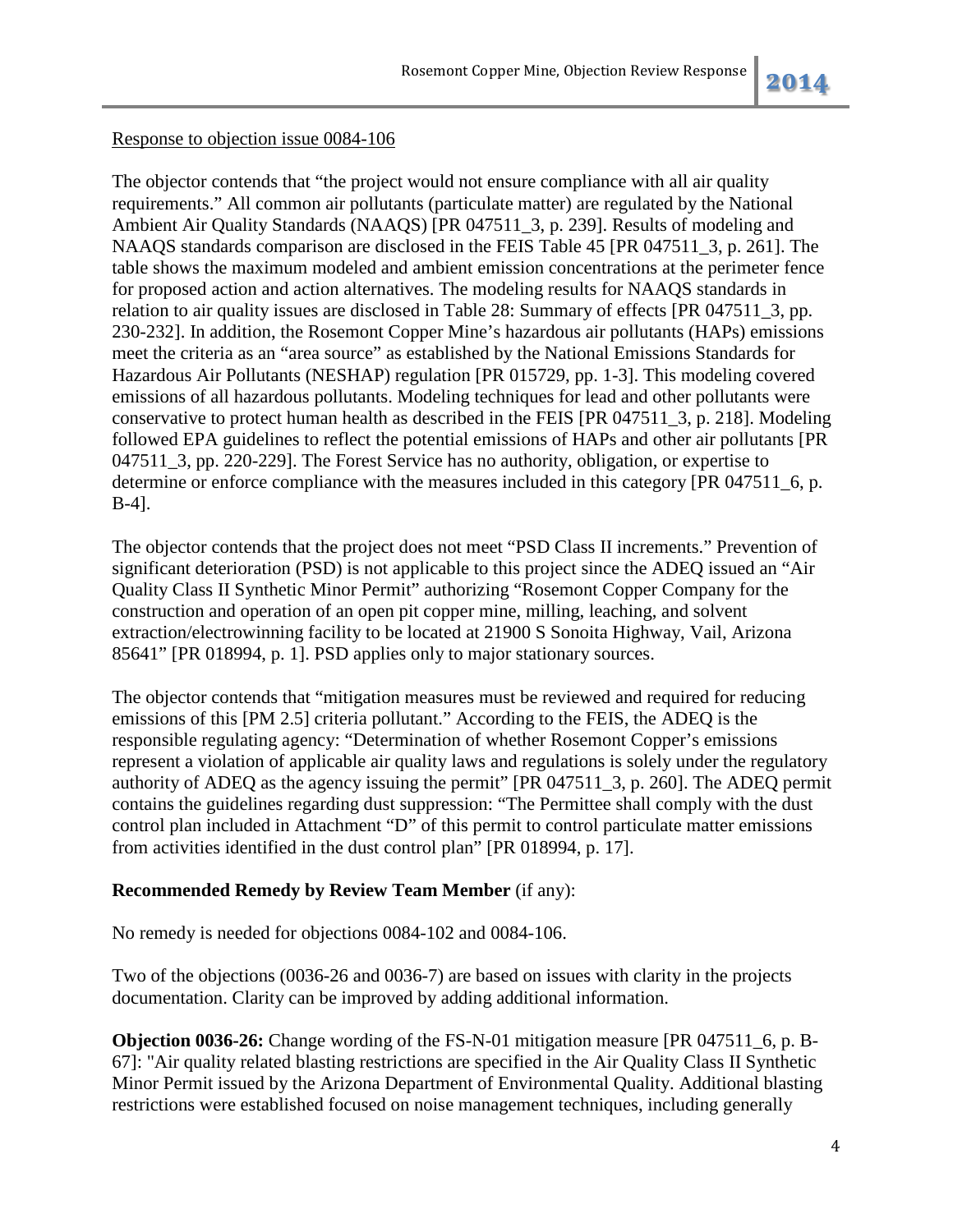limiting blasting to once per day, during daylight hours; and sequenced blasting using time-delay technology."

**Objection 0039-7:** The following should be addressed in the Errata: In Table 29. Air quality laws, ordinances, regulations, and standards under "applicability" column of the row titled "National Emission Standards for Hazardous Air Pollutants (NESHAP), 40 CFR 61 and 63" [PR 047511\_3, p. 233] change the wording to state: "Based on the estimated, maximum potential emissions for the proposed mine operation, the Rosemont Copper Project would not be a "major HAP source" as annual HAP emissions are modeled at 3.37 tpy [PR 015729, pp. 1-3]. However, applicable NESHAPs pertaining to the boiler, emergency engine, and storage tanks would apply."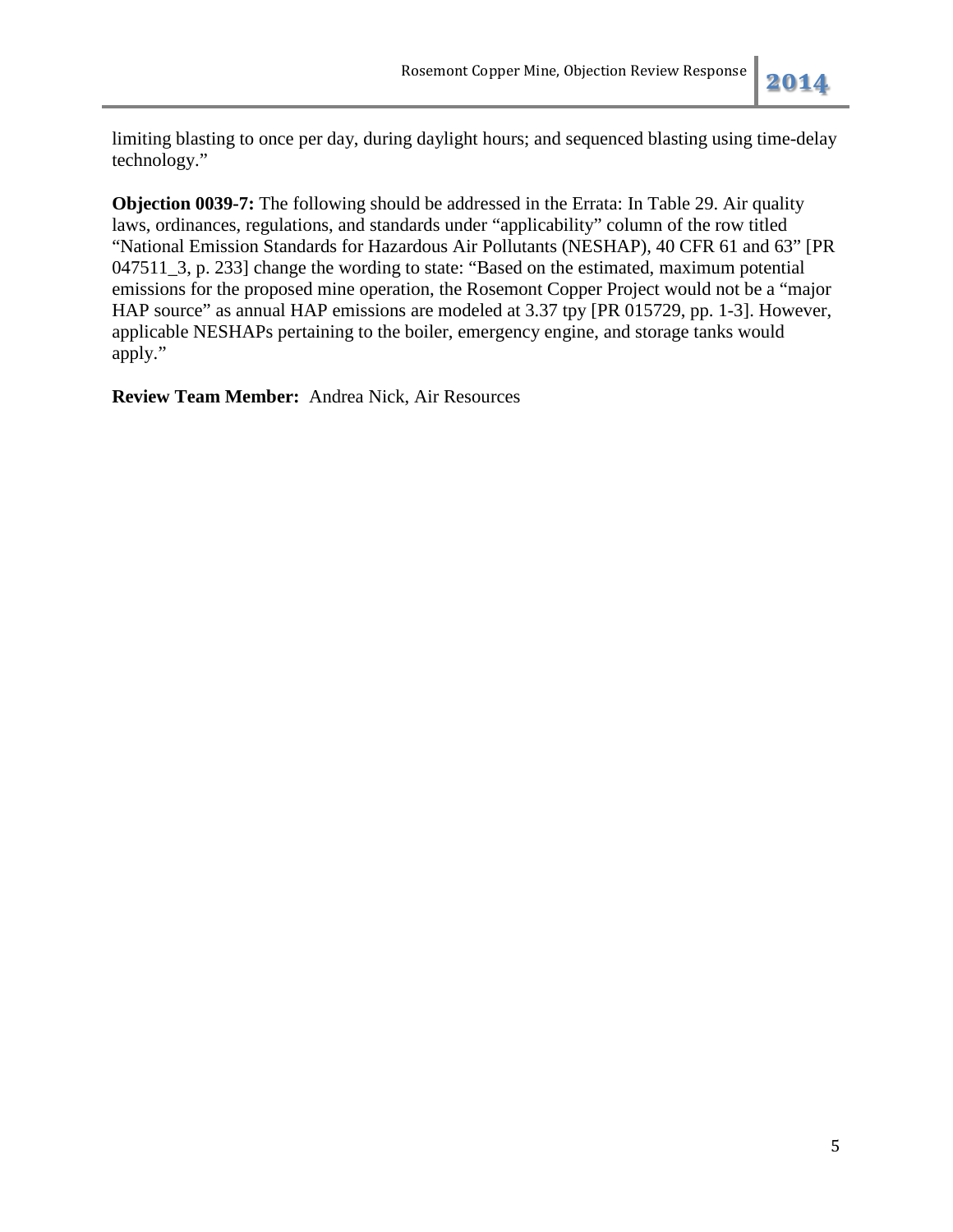## **Objection Review**

**Objection # (s):** 0036-Rosemont; 0039-JFisher; 0084-SSSR

## **Resource Area(s):** Air Quality – Mitigation (AQ-4)

## **Objection Issue:**

- 0039-10: The monitoring and mitigation measures described in Appendix B are entirely new.
- 0039-11: The FEIS cannot rely on voluntary measures to meaningfully offset emissions.
- 0036-34: The actions include application of water and chemical dust suppressant. Should state water and/or chemical dust suppressant. Also, there is a typo in the Location section referring to concentrated ore, which should state concentrate ore. Rosemont requests the suggested changes be made so they match the requirements in the air permit. (Volume 5, Appendix B, page B-77, OA-AQ-02, Description).
- 0039-9: The FEIS relies unwisely and entirely on ADEQ for monitoring and enforcement of mitigating measures for air quality. The FEIS incorrectly totally relies on the ADEQ permit to ensure the project meets all Federal, State and local requirements.
- 0039-8: The air quality monitoring protocols described in the FEIS are inadequate.
- 0084-104: The air quality monitoring is inadequate because 1) it makes no provision for monitoring PM2.5. 2) Because the commencement of certain monitoring requirements will not occur until after certain air emissions activities have begun. 3) The calendar of required activities under the air quality permit may conflict with respect to installation of particulate monitors and the required monitoring and therefore is a problem with respect to mine start-up activities. 4) The FEIS also fails to establish an enforceable mechanism to assure that the array of mitigation and monitoring measures will be adequate, without relying solely on the limited measures proposed by ADEQ.
- 0084-105: CNF cannot rely on voluntary measures to reduce NO<sub>x</sub> emissions. The reduction of NOx emissions estimated in the FEIS is unsupported by defensible calculations, optimistic, and probably represents an upper limit. The FEIS should require additional and enforceable NOx mitigation measures in the Mining Plan of Operations. The ADEQ air permit requires Tier 4 engines on only four haul-trucks purchased after 2014. Blasting is the second largest source of NOx emissions, but the FEIS requires no specific mitigation for these emissions.

## **Remedy Supplied by Objector** (if any):

0039-8, 10, 11: Issue a new DEIS or Supplement EIS subject to public comment.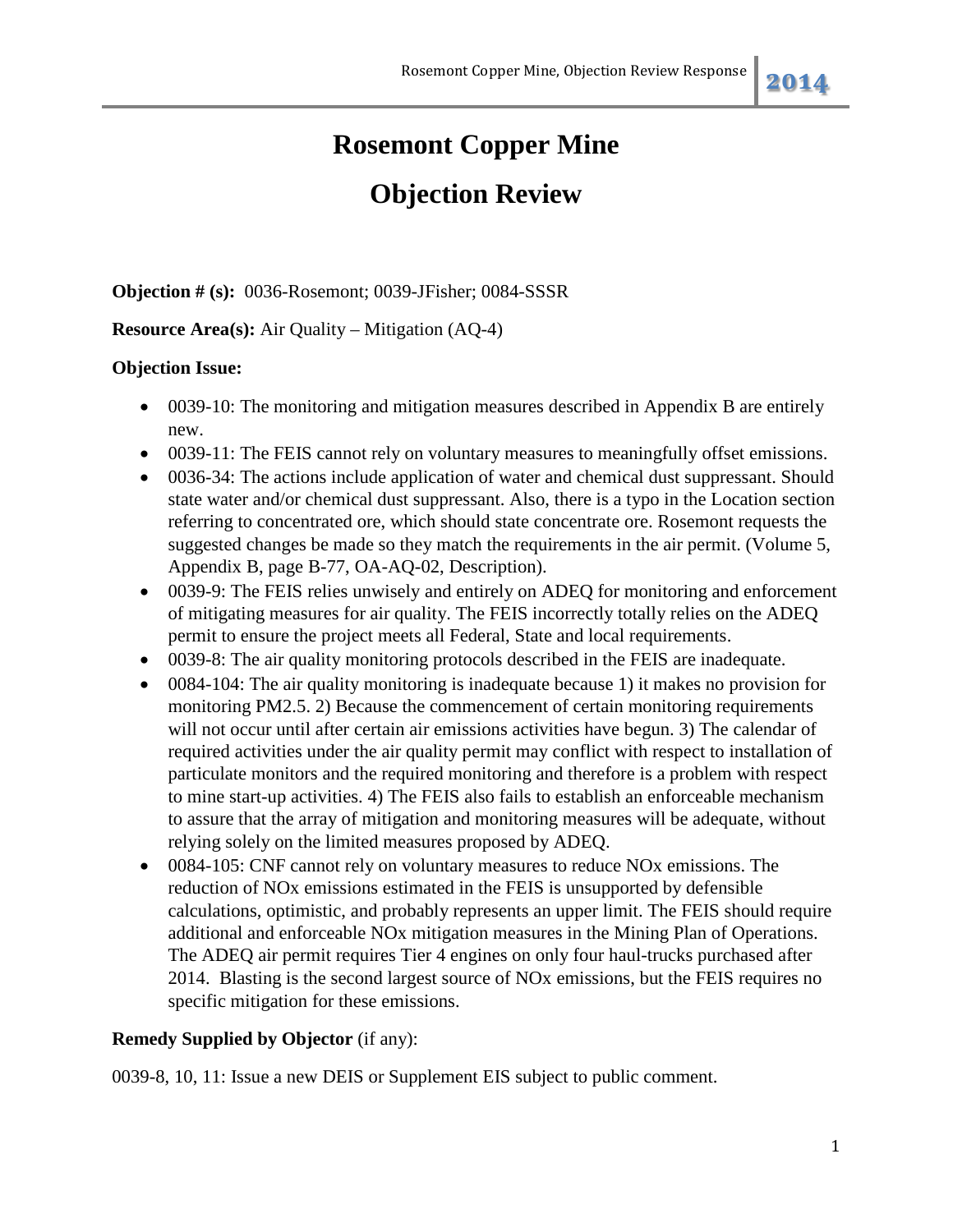0039-9: Provide additional mitigating and monitoring requirements to address the deficiencies in air quality

0084-104: A) The air quality monitoring protocols, particularly for PM2.5, must be made available in a revised DEIS. B) The monitoring protocol should be provided in the FEIS and should not come after the final decision on this project. C) Provide additional mitigating and monitoring requirements to address the deficiencies in air quality to augment and reinforce the effectiveness of ADEQ permit requirements.

0084-105: A) Prepare a revised DEIS that reflects that the agency is not relying solely on voluntary measures as mitigation, and provide this information in a revised DEIS that is made available for public comment and review. The revised DEIS must also provide a detailed calculation justifying the estimated NOx offset or reduction by voluntary carpooling. B) All haul-trucks should be required to have Tier 4 engines. C) The FS should require mitigation for NOx emissions from the blasting process.

**Law, Regulation and/or Policy**: National Emission Standards for Hazardous Air Pollutants (NESHAP), 40 CFR 61 and 63; Clean Air Act; Council on Environmental Quality (CEQ) Regulations at 40 CFR 1500-1508

## **Review Team Member Response:**

## Response to objection issue 0039-10

The objector contends the monitoring and mitigation measures described in Appendix B are entirely new.

The DEIS addresses mitigation measures common to all alternatives in Chapter 2 [PR 047511\_2, pp. 64-65]. The text notes that the final mitigation measures for air quality will be included in the final air quality permit issued by Pima County. Details of the air quality mitigation measures and strategies are also discussed the 'Mitigation Effectiveness' section of the air quality resource section in Chapter 3 of the DEIS, the details [PR 047511\_3, pp. 196-202]. This section notes that these measures will be evaluated for effectiveness at reducing impacts on air quality between the DEIS and FEIS.

The response to comments on the DEIS addresses air quality [PR 047511\_7, pp. G-11, G-24 to G-36]. Various responses note that the analysis was updated, additional modeling was done, and mitigation measures were added. The FEIS addresses mitigation measures in general in Chapter 2 [PR 047511\_2, pp. 93-95]. The text notes that all of the mitigation measures have been incorporated into Appendix B for ease of reading. It also notes that (1) many measures have been added or refined since the DEIS and (2) the final measures will not be known until all permits have been issued. In Chapter 1 [PR 047511\_2, p. 26] the text notes that many new mitigation measures were added in response to comments on the DEIS and notes their location in an appendix. The air quality section in Chapter 3 of the DEIS also describes changes made to the air quality section from the DEIS [PR 047511\_3, pp. 217-219], including the addition of new mitigation and monitoring measures. The text states that the new measures were made in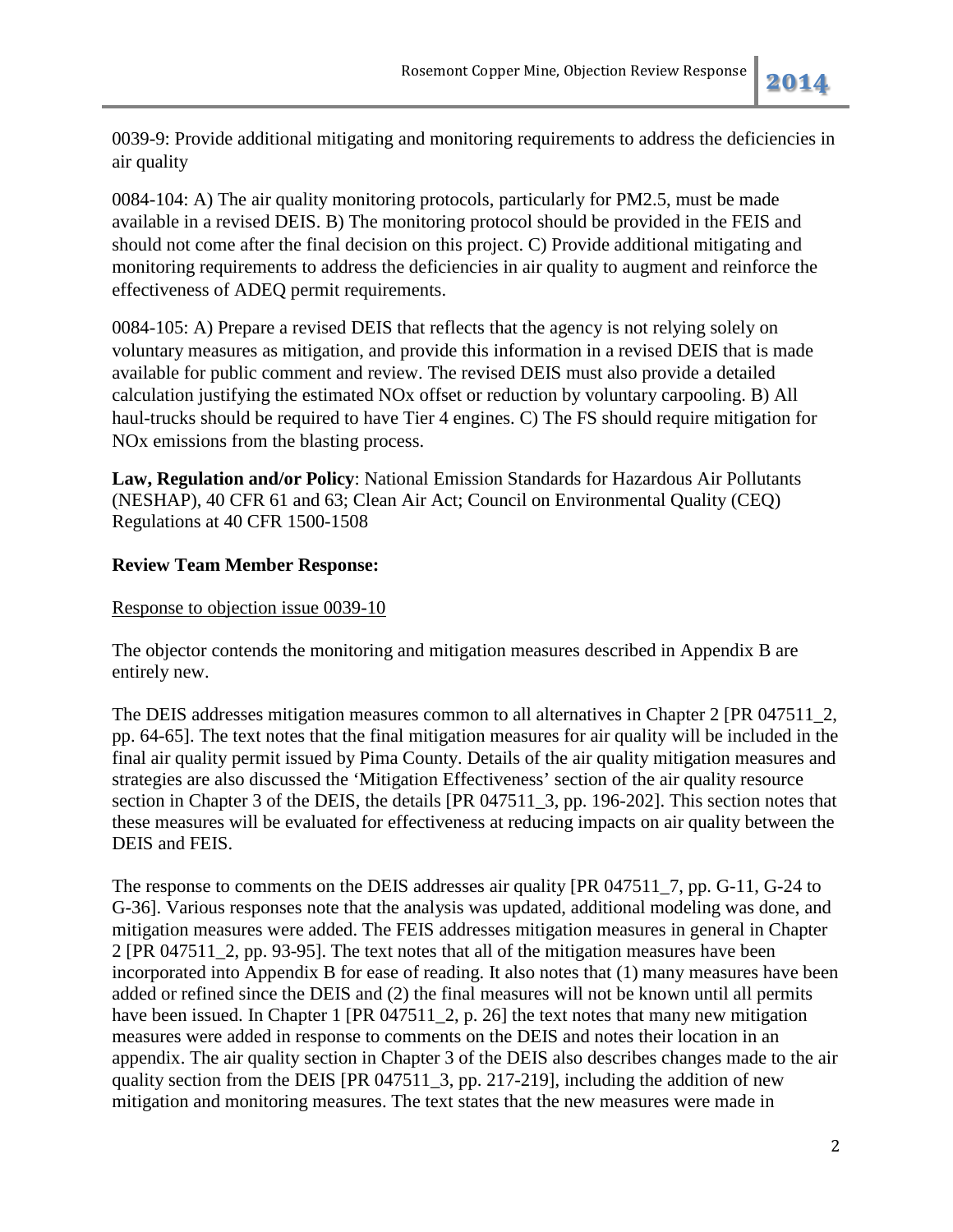response to comments. Air quality mitigation measures are found in appendix B [PR 047511\_6, pp. B-76 to B-83, B-91 to B-92, B-97 to B-98].

## Response to objection issue 0036-34

The objector contends that there are typographical errors in the air quality mitigation and monitoring section in appendix B of the FEIS. This wording conflicts with the wording in the air permit.

According to the FEIS, the ADEQ is the responsible regulating agency: "Determination of whether Rosemont Copper's emissions represent a violation of applicable air quality laws and regulations is solely under the regulatory authority of ADEQ as the agency issuing the permit" [PR 047511\_3, p. 260]. The ADEQ permit contains the guidelines regarding dust suppression: "The Permittee shall comply with the dust control plan included in Attachment "D" of this permit to control particulate matter emissions from activities identified in the dust control plan" [PR 018994, p. 17].

Appendix D offers the permit holder two options for dust suppression: 1) "Dust Control Program A" allowing for "Dust suppressants which could be used for this purpose include, among others, lignosulfonates, petroleum resins, asphalt emulsions, and acrylic cement"; 2) "Dust Control Program B" allowing "Dust Control Program B consists of periodic watering in sufficient amounts to achieve 90% control for PM10. The program will be applied only during days with precipitation of less than 0.01 inches. The water application intensities necessary to achieve a 90% particulate control efficiency during daylight and nighttime hours" [PR 018994, p. D5].

The permit refers to 'chemical dust suppressant and/or water [PR 018994, p. D-8] and to 'chemical dust suppressant and water' [PR 047511\_6, p. B-78].

The permit issued by the ADEQ "Air Quality Class II Synthetic Minor Permit," [PR 018994, p. 19] refers to "concentrate ore." The text of mitigation measure OA-AQ-02 in appendix B OA-AQ-02 refers to "concentrated ore" [PR 047511\_6, p. B-77].

The objector is correct in pointing out the typographical errors.

## Response to objection issues 0039-9, 0039-8, 0039-11, 0084-104, and 0084-105

The objectors contend that air quality monitoring, enforcement, and mitigation measures are inadequate. Emissions from the project will not meet Federal, State, and local requirements. According to the FEIS, the ADEQ is the responsible regulating agency: "Determination of whether Rosemont Copper's emissions represent a violation of applicable air quality laws and regulations is solely under the regulatory authority of ADEQ as the agency issuing the permit." [PR 047511\_3, p. 260]. In addition, Appendix B of the FEIS states: "Mitigation and Monitoring – Other Regulatory and Permitting Agencies – Mitigation and monitoring items under this heading are within the authority of other regulatory permitting agencies, including the ADEQ and ADWR. The Forest Service has no authority, obligation, or expertise to determine or enforce compliance the measures included in this category" [PR 047511\_6, p. B-4].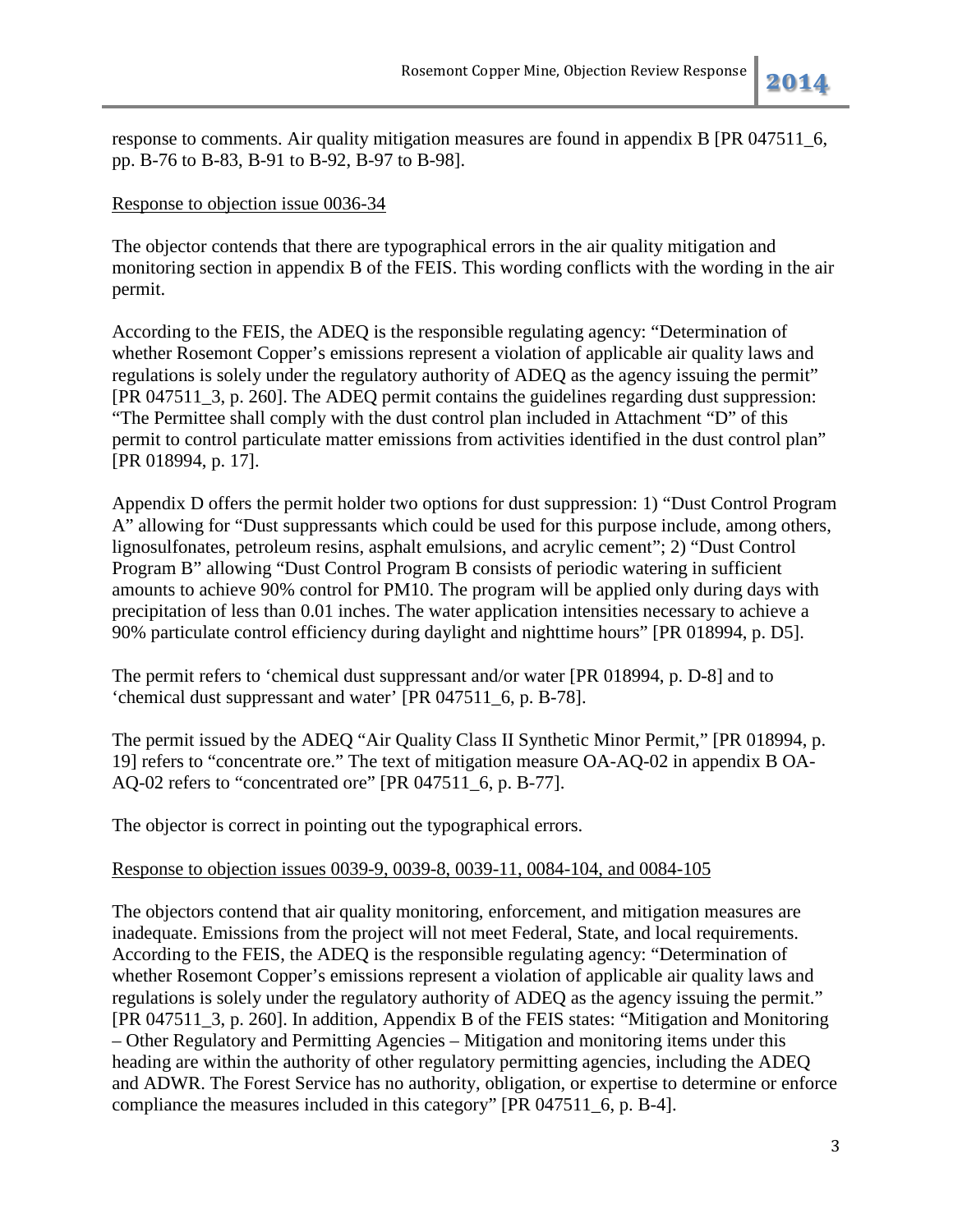The ADEQ issued an "Air Quality Class II Synthetic Minor Permit" authorizing "Rosemont Copper Company for the construction and operation of an open pit copper mine, milling, leaching, and solvent extraction/electrowinning facility to be located at 21900 S Sonoita Highway, Vail, Arizona 85641" [PR 018994, p. 1].

## **Recommended Remedy by Review Team Member** (if any):

An errata is needed to change a typo in the mitigation OA-AQ-02 on page B-77 [PR 047511\_6, p. B-77] from "concentrated" to "concentrate."

An errata is also needed to change the wording of mitigation measure OA-AQ-03 "Dust control for open areas and storage piles" [047511\_6, p. B-78] to state: "These activities include application and reapplication of chemical dust suppressant *and/or water as defined in the ADEQ Air Quality Class II Synthetic Minor Permit.*"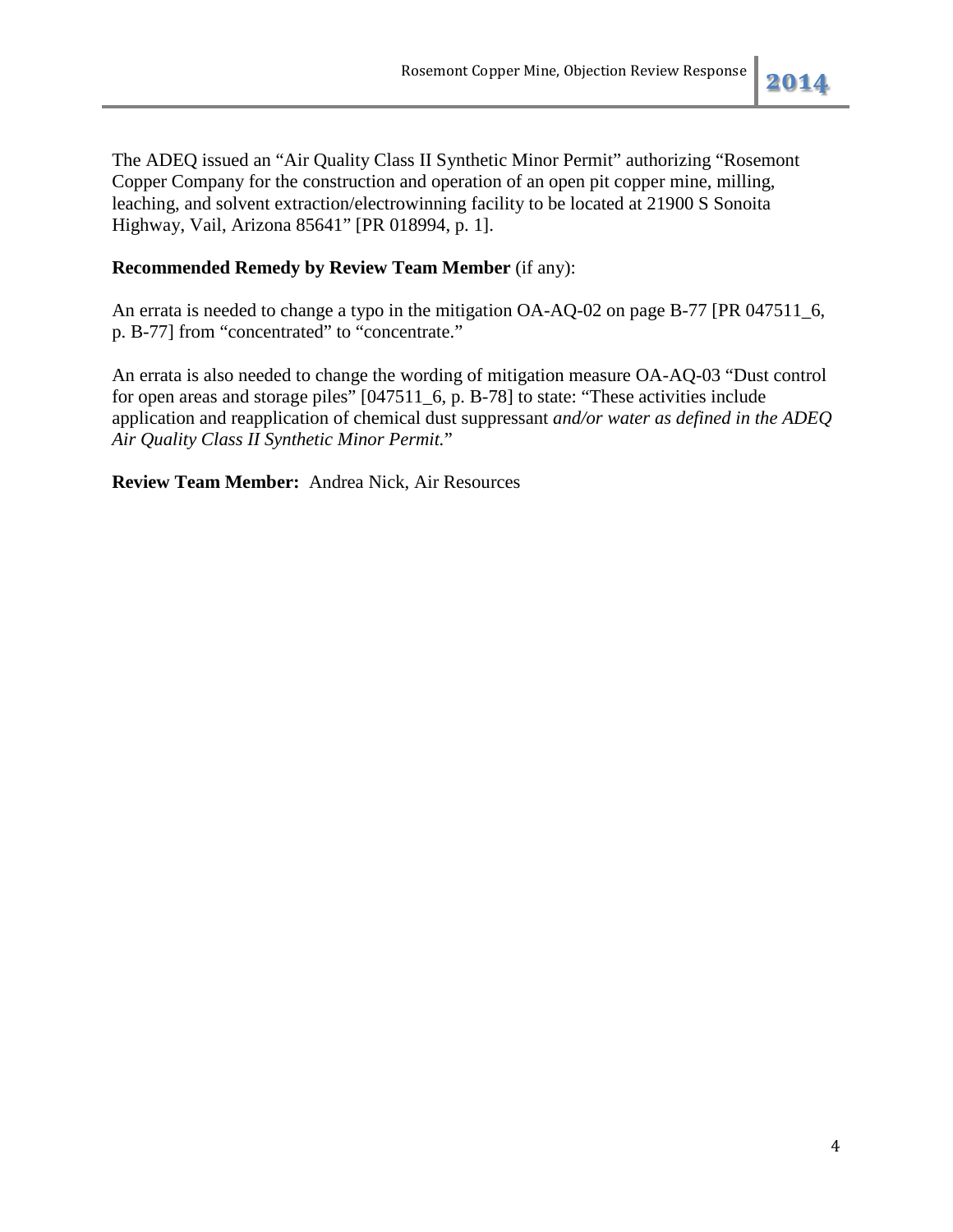## **Objection Review**

**Objection # (s):** 0039-JFisher; 0080-CShinsky; 0084-SSSR; 0091-PimaCounty; 0100- TohonoOodhamNation

## **Resource Area(s):** Air Quality – Effects (AQ-5)

## **Objection Issue:**

- 0039-1: The USFS's evaluation of potential lead emissions is based on unsupported assumptions.
- 0039-2: The FEIS has not evaluated the problems of manganese as a toxic air pollutant.
- 0039-3: The FEIS relies on an inadequate evaluation of the presence of asbestoscontaining materials, and the FEIS approach to preventing asbestos-related environmental problems from airborne emissions is deficient and non-protective of human health.
- 0039-5: The FEIS fails to adequately describe or address issues related to particulate matter emissions and other forms of emission of toxic air contaminants.
- 0039-6: The FEIS fails to provide risk assessments for the effects of toxic and hazardous air pollutants on human health.
- 0039-12: The FEIS discussion of the blast process is inadequate because it does not address the chemical production and release of toxic air pollutants and fails to give consideration to the relationship between the blast process and emission of greenhouse gases.
- 0039-4: The FEIS fails to address air quality monitoring with respect to radioactivity in particulate matter or radon gas.
- 0039-24: SSSR et al at 17 raised the issue of erionite, an asbestiform mineral found in the geological strata of the Southwestern United States and border areas in Mexico. The FEIS has not responded to the DEIS comment on erionite, and actually never mentions the substance. The FEIS handling of asbestos through the analysis of all particulate matter is limiting and misleading. Asbestos is not always monitored by gravimetric measurements.
- 0039-25: The Forest Service discussion ignores the radioactivity content of the air particulate emissions following the blast stage. Uranium and thorium will be present in the particulate matter. Both elements can be measured gravimetrically, and will be part of any elemental analysis of particulates. The FEIS has not responded to the comments here by SSSR et al. (at 15).
- 0080-2: The USFS fails to protect US citizens from toxic, air-borne chemicals which would be generated by the Rosemont project. Specifically mentioned are asbestiform minerals; lack of monitoring for PM 2.5; voluntary carpooling plan; and toxins contained in fugitive dust.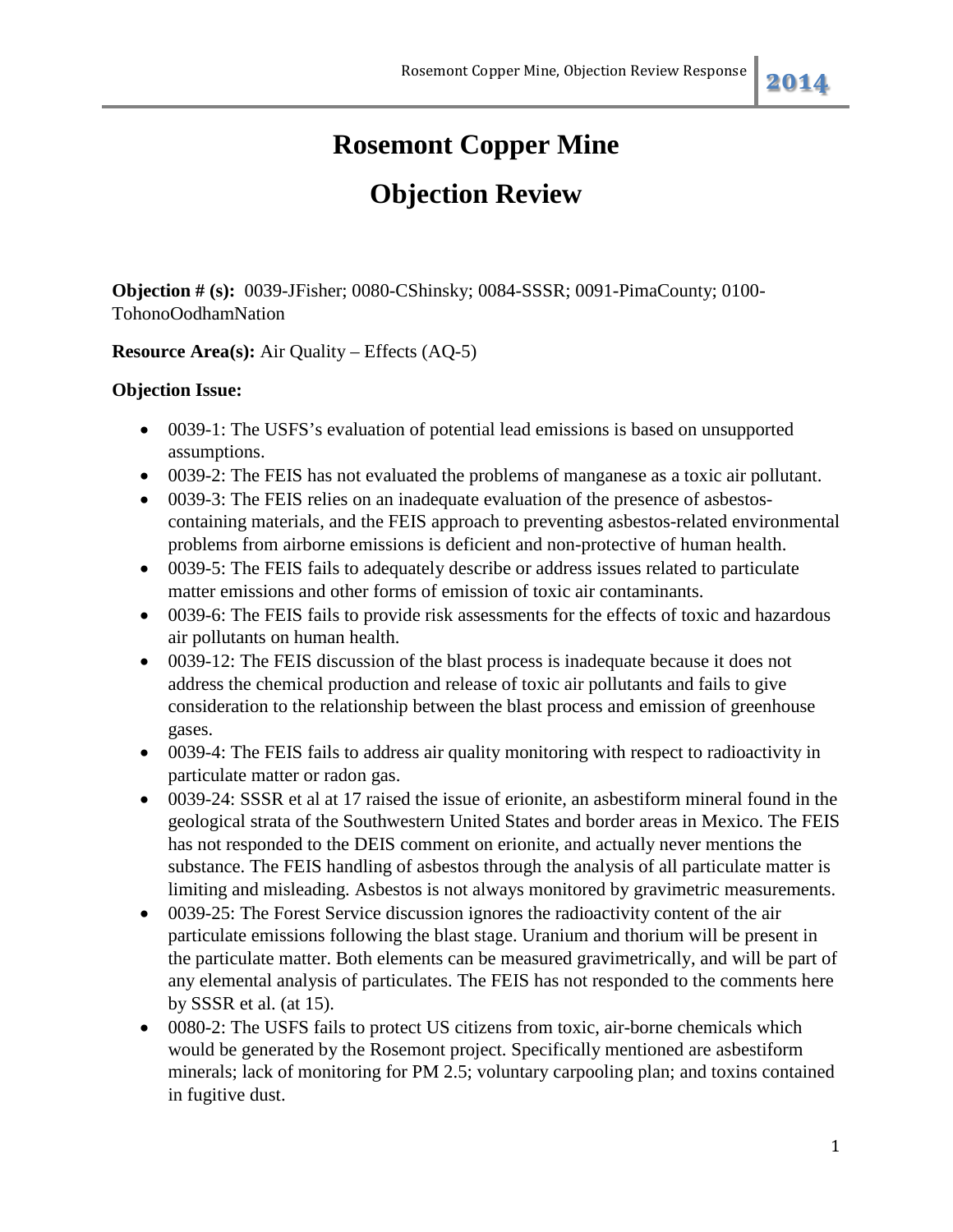- 0084-97: FEIS provides incorrect information, inadequate analysis, and unsupported conclusions regarding the impacts to public health and safety from this project's air pollutant emissions.
- 0084-78: We previously commented on the DEIS that the CNF failed to require monitoring of radioactivity in particulate matter or radon gas. The FEIS has failed to respond to this comment and still does not cover air quality monitoring with respect to the monitoring of radioactivity in particulate matter or radon gas.
- 0084-86: The USFS cannot approve any PoO without assurance that all air quality standards and requirements will be met at all times. Yet, the FEIS here admits that some of these requirements may be violated by the Project's cumulative emissions with other reasonably foreseeable sources. Not only does this violate the agency's substantive environmental protection requirements, it highlights the procedural violations of NEPA. In other words, without knowing the extent of these combined emissions, the agency's statement that the Project will not cause any violation of air quality standards/requirements lacks the requisite evidentiary support and cannot stand.
- 0084-87: The FEIS fails to adequately assess air quality related values of visibility and nitrogen deposition. Specifically, the FEIS does not address the context, severity, and intensity of deposition, including critical loads; the Barrel Alternative exceeds deposition thresholds; and regulation of deposition is limited.
- 0084-88: The FEIS fails to adequately describe or address issues related to hazardous air pollutants, specifically in particulate matter, gaseous emissions, aerosols. Specifics include improper emissions calculations and analysis of emissions from dry-stack tailings and blasting, lack of analysis of health effects including cancer, mutagenic, neurotoxic, and teratogenic effects, specific metals including arsenic, admium, lead, selenium, uranium, thorium, and manganese, and specific gaseous compounds including arsene, phosphene, nickel carbonyl, carbon disulfide, carbonyl sulfide, hydrogen selenide, methyl lead, methyl mercury, selenium sulfide, elemental phosphorus. Statements in Table 29 regarding NESHAPS are also incorrect. Background concentrations of lead and arsenic are improperly identified (p. 264 of FEIS)
- 0084-90: The FEIS provides an inadequate analysis regarding potential increases in lung disease, including Valley Fever (Coccidiomycosis) that may result from mining operations.
- 0084-93: Based on the failure to adequately review all air quality issues, the USFS's determination that the Project will comply with all air quality standards and requirements lacks proper evidentiary support and cannot stand.
- 0084-94: The FEIS provides an inadequate analysis of NOx emissions and potential impacts to public health and safety. We contend that NAAQS for PMIO, as well as other pollutants, will be exceeded by this project.
- 0084-95: The FEIS fails to adequately evaluate the presence of asbestos-containing material. Specific concerns include lack of evaluation of erionite, mineralogical analysis for asbestos using xray or microscopic methods, reliance on particulate matter to protect health, inadequate monitoring.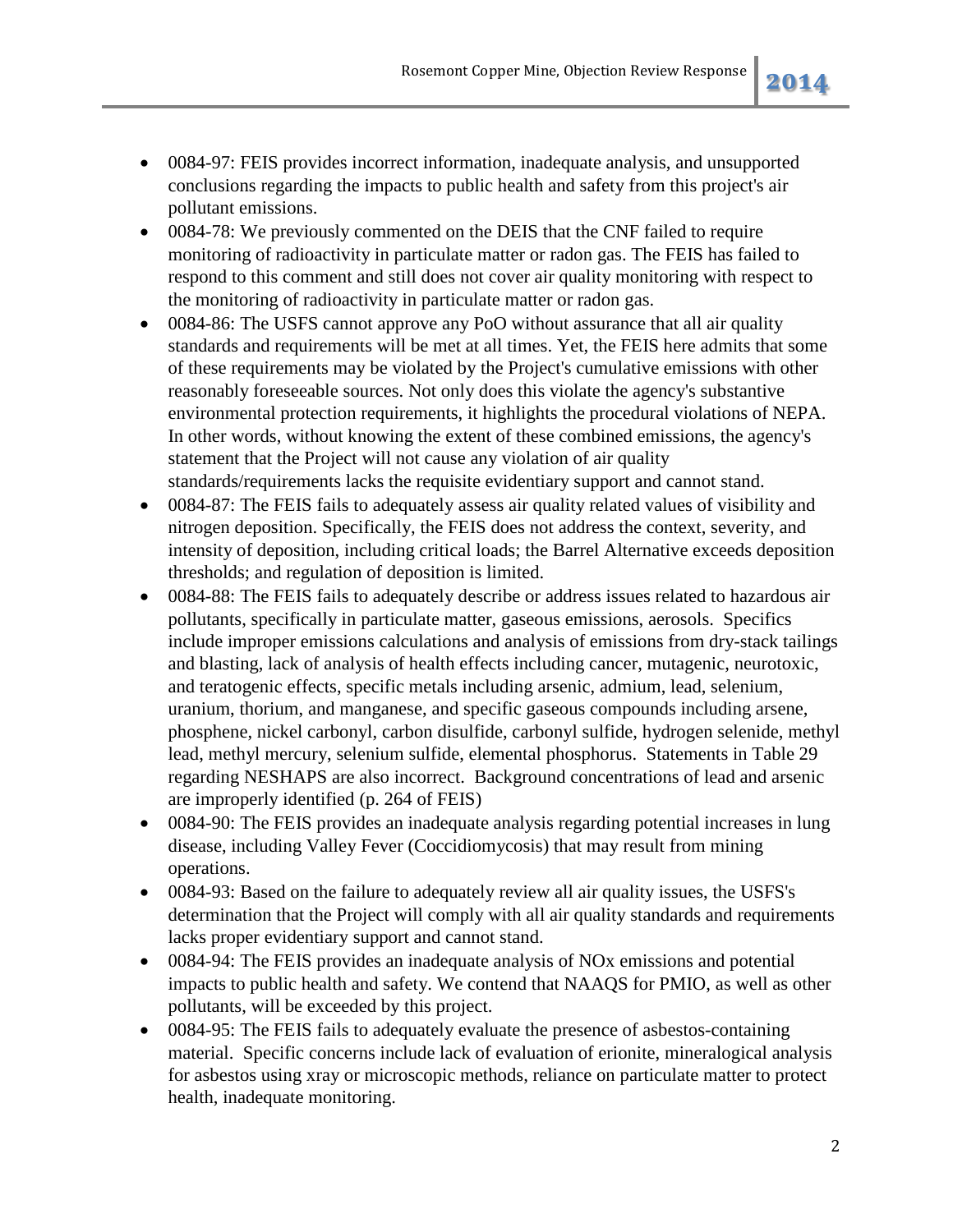- 0084-96: The FEIS fails to evaluate radioactivity in particulate matter or radon gas. Failure to monitor radioactivity emissions in air quality creates a TENORM problem because the radioactivity levels in the air at the Rosemont site will mistakenly be assumed to be natural background rather than the combination of natural background and radioactivity emissions. A deficiency of the air quality permit currently under appeal includes a failure to consider TENORM or radon emissions and other aspects of radioactivity. What will be the human health risk exposure to radioactivity, as opposed simply to the NAAQS, at the fence line? How will the USFS determine this? The FEIS contains no information or analysis of this problem and demonstrates that the statement that air quality analyses with respect to the protection of human health as evidenced by levels of pollutants at the "fence line" are incomplete and faulty. The FEIS analysis of TENORM is inadequate. The details of the studies done by the USFS experts and Rosemont experts are not revealed in the FEIS. Because changes can continue to occur long after the mine operation ceases further investigation is warranted.
- 0084-98: The FEIS fails to properly and adequately model PM10 concentrations at points relevant to determining whether Pima County will be in non-attainment and to evaluate the reasonably foreseeable consequences of non-attainment; additionally, the FEIS fails to outline mitigation measures to ameliorate the consequences of PM10 NAAQS exceedances in Pima County. Why were concentrations not modeled at specific Tucson points which have previously shown elevated PM10 levels? Data from these specific locations can trigger the non-attainment status. The use of the surrogate distance to Saguaro National Park does not have any credibility with respect to approximating impacts at the locations not chosen in the previous item because of the different kinds and larger number of sources of air pollutant emissions that impact the locations where modeling should have been included. If Rosemont emissions are followed by a determination of a non-attainment status in Pima County, then USFS has permitted a violation of the Clean Air Act.
- 0084-99: Based on the previous five items, the second paragraph of the quoted material (FEIS at 264, "A simple calculation suggests…") from the EIS is incorrect. Rosemont Copper can create the non-attainment status, and the FEIS must acknowledge this.
- 0084-100: The FEIS fails to evaluate the issue of non-attainment of air quality areas in its cumulative effects analysis. The possibility of triggering non-attainment areas is a readily foreseeable event and subject to cumulative analysis evaluation under NEPA. Nonattainment will trigger in turn the enforcement actions under the State Implementation Plan, which will have major economic consequences for all air pollution sources in Pima County. When non-attainment occurs, the State Implementation Plan for air pollution is invoked. The FEIS does not consider the impact of this change of regulatory environment on its decision to support the proposed mine project
- 0084-103: ADEQ policy does not set specific air quality emissions requirements on radionuclides because EPA has not provided emission limits. Thus, the air quality permit did not require inclusion of such analyses to obtain a permit. This specific administrative agency policy of ADEQ has no applicability and no relationship to requirements under the NEPA rules, because EPA has declared all emissions of radionuclides to be toxic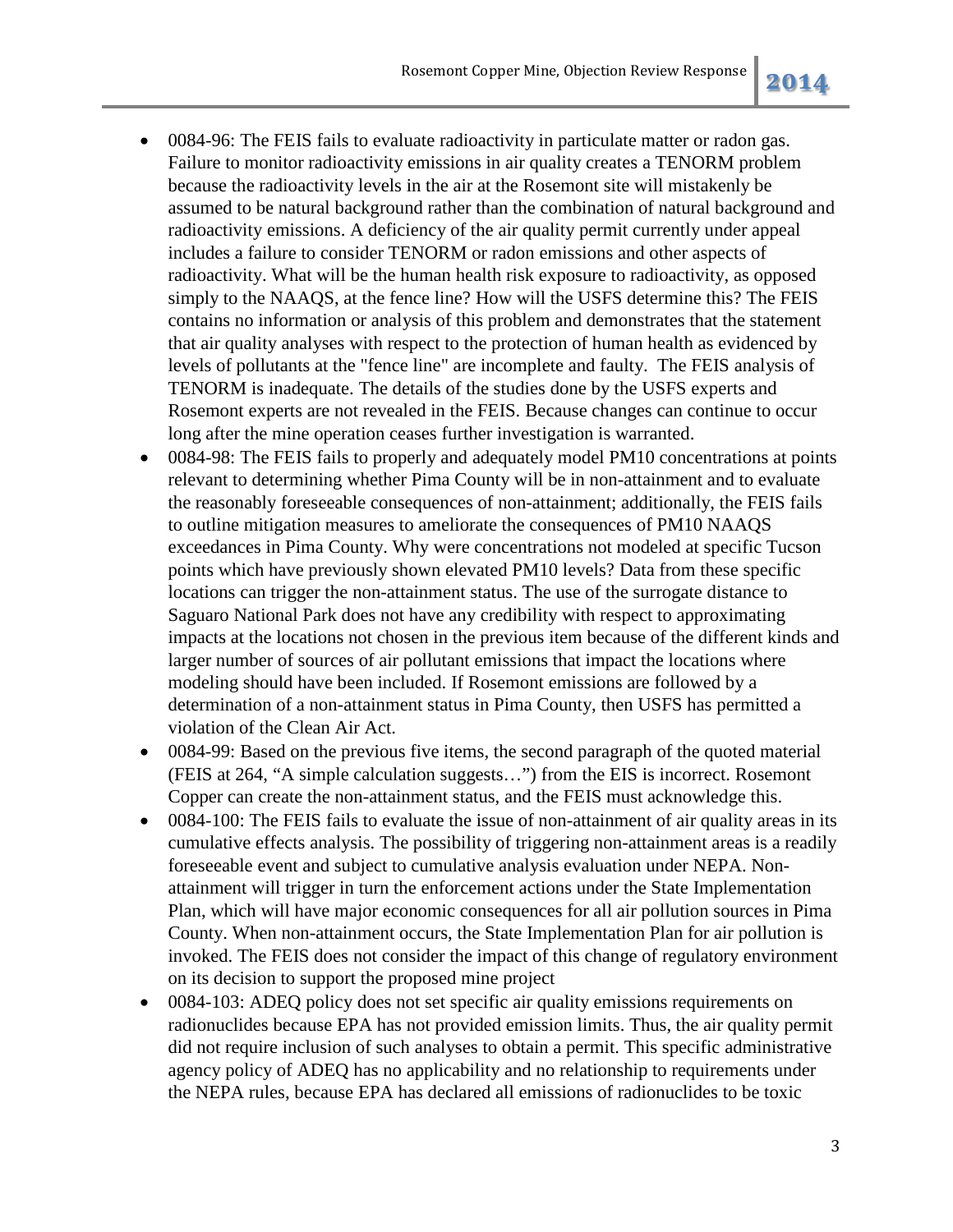substances under Section 112 of the Clean Air Act. Thus, for purposes of the NEPA analysis, the issue is the health and safety impact of radionuclides emissions as toxic substances, not merely conformity with regulatory emissions limits.

- 0084-107: The USFS has not shown that the Rosemont Project, alone and in conjunction with present and reasonably foreseeable future activities/actions, does not have the potential to violate air quality standards and requirements. As such, the FEIS and Draft ROD must be remanded back to the Coronado National Forest and no PoO can be approved until such a showing can be made (with full evidentiary support).
- 0091-3: Pima County objects to the FEIS because it does not accurately analyze the impact the Rosemont Mine would have on the air quality within Pima County. The Barrel Alternative increases the PM10 concentration from a background concentration of 47.7  $\mu$ g/m3 to a maximum concentration of 148.8  $\mu$ g/m3. Pima County believes that proper modeling would result in additional negative air quality impacts that show the alternative is not protective of NFS resources beyond the perimeter fenceline and exceed the National Ambient Air Quality Standard (NAAQS) for PM10 of 150µg/m3.
- 0084-91: The perimeter buttress around the waste rock tailings facility to be used to break up air flow, reduce exposure of the tailing facility, and minimize particulate emissions from wind erosion was not mentioned in the DEIS. (FEIS at 225). The FEIS references provided no technical information.
- 0100-19: The FEIS fails to adequately analyze the impacts and efficacy of the use of binder material on tailings pond dust.

## **Remedy Supplied by Objector** (if any):

0039-1, 2, 3, 5, 6, 12; 0084-93, 94, 96: Issue a new DEIS or Supplement EIS subject to public comment.

0039-4: Require monitoring of radioactivity in air quality and must determine the exposure risk to human health of radioactivity at the fenceline.

0080-2: Conduct a detailed analysis of the project site, including drilling core samples, and provide a report on their findings in a supplemental EIS; require PM2.5 monitoring prior to the start of operations; delete references to voluntary carpooling; conduct modeling that evaluates the accumulation of fugitive toxins.

0084-90, 95, 96, 97, 98, 99, 100, 103: Provide additional analysis of potential impacts to public health and safety caused by this project's air pollutant emissions in a revised DEIS.

0084-87: The FEIS, in the cumulative effects, irreversible impacts, and environmental consequences sections, needs to highlight the foregoing increased nitrogen deposition adverse effects and quantify visibility impairment.

0084-91: (1) Provide technical data to explain and justify the need and effectiveness of this new mitigation proposal; (2) redesign the buttress. Either the technical data or the re-designed plan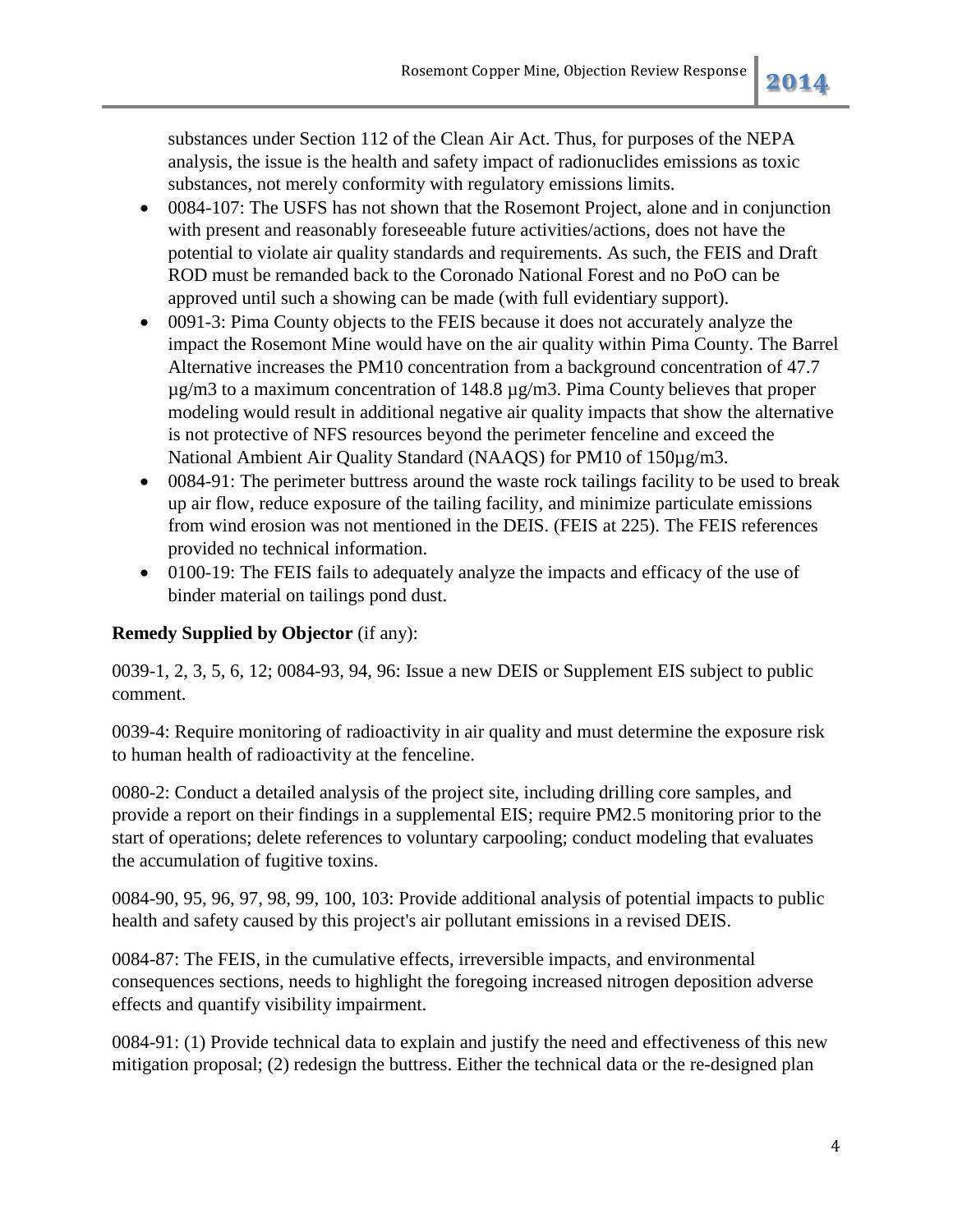for the buttress, or both if applicable, must be made available for public review and comment in a revised DEIS.

**Law, Regulation and/or Policy:** Clean Air Act; National Emissions Standards for Hazardous Air Pollutants (NESHAP) 40 CFR 61 and 63; National Ambient Air Quality Standards (NAAQS), 40 CFR 50; Arizona Department of Environmental Quality Rules and Regulation

## **Review Team Member Response:**

Response to objection issues 0039-1, 0039-2, 0039-3, 0039-4, 0039-5, 0039-6, 0039-24, 0039- 25, 0080-2, 0084-97, 0084-78, 0084-93, 0084-94, 0084-95, 0084-96, 0084-103.

The objectors have several contentions related to air quality and potential contaminants or pollutants. The objectors contend that Forest Service's evaluation of potential lead emissions is based on unsupported assumptions, and that the FEIS does not fully evaluate or address environmental or health issues related to manganese, particulate matter, asbestos, or other forms of toxic air contaminants or pollutants. Air quality monitoring with respect to radioactivity in particulate matter or radon gas is not addressed. The objector also contends that the evaluation of the presence of asbestos-containing materials was inadequate.

All common air pollutants (including lead and particulate matter) are regulated by the National Ambient Air Quality Standards (NAAQS) [PR 047511\_3, p. 239]. Results of modeling and NAAQS standards comparison are disclosed in the FEIS Table 45 [PR 047511\_3, p. 261]. The table shows the maximum modeled and ambient emission concentrations at the perimeter fence for proposed action and action alternatives for lead, particulate matter, and other pollutants. The modeling results for NAAQS standards in relation to air quality issues are disclosed in Table 28: Summary of effects [PR 047511\_3, pp. 230-232].

The Rosemont Copper Mine's hazardous air pollutants (HAPs) emissions meet the criteria as an "area source" as established by the National Emissions Standards for Hazardous Air Pollutants (NESHAP) regulation [PR 015729, pp. 1-3]. This modeling covered emissions of all hazardous pollutants. Modeling techniques for lead and other pollutants were conservative to protect human health as described in the FEIS [PR 047511\_3, p. 218]. Modeling followed EPA guidelines to reflect the potential emissions of HAP and other air pollutants [PR 047511\_3, pp. 220-229].

Under the area source NESHAP regulation, the Rosemont mine would be required to install emission control technology to the boiler [PR 018994, pp. 30-33], storage tanks [PR 018994, p. 44], and emergency engines [PR 018994, pp. 35-38] as specified in the Arizona Department of Environmental Quality (ADEQ) permit. This information is also disclosed in Table 29 in the FEIS, 'Air quality laws, ordinances, regulation, and standards' [PR 047511\_3, p. 233]. In addition to the NESHAP regulation, particulate matter (regardless of its chemical composition) is regulated under the National Ambient Air Quality Standards (NAAQS). This information is presented in the FEIS: "it is presumed that if compliance with the PM10 and PM2.5 NAAQS is achieved, public health would be protected from the toxic metals compounds within the particulate emissions as well" [PR 047511\_3, p. 218].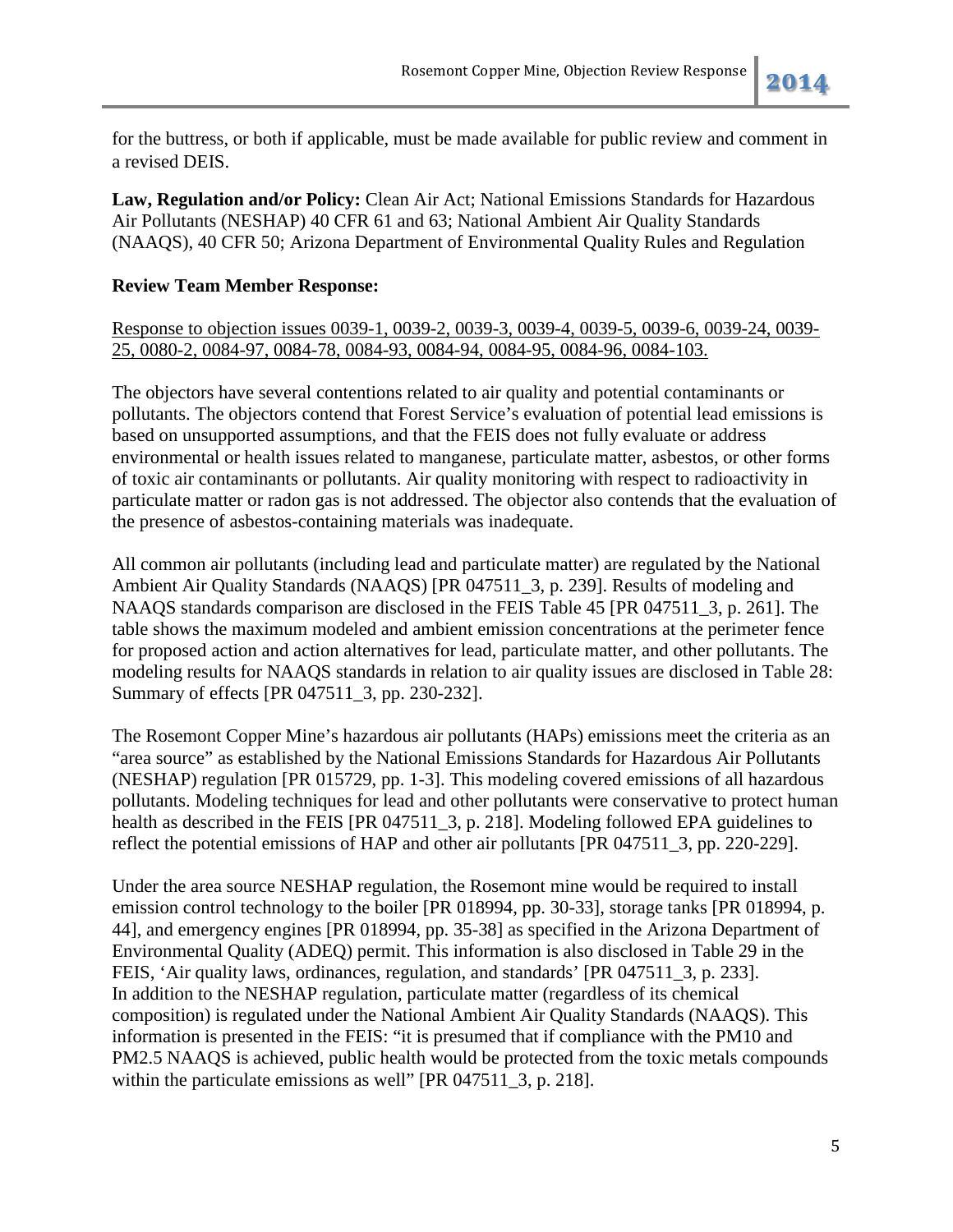"Asbestiform minerals" were not found in the vicinity of the project site as stated in the FEIS: "While asbestiform minerals may occur in many geological settings, including those of the project area, research by the AGS and by observations made directly by Rosemont geologists logging the drill cores give no indication that asbestiform minerals are present in the Rosemont deposit itself" [PR 047511\_3, p. 227]. According ADEQ homepage on the Web: "The ADEQ Asbestos NESHAP Program does not have any additional requirements apart from the federal standard."

## Response to objection issue 0039-12

The objector contends that "The FEIS discussion of the blast process is inadequate because it does not address the chemical production and release of toxic air pollutants and fails to give consideration to the relationship between the blast process and emission of greenhouse gases."

The response to objection issues 0039-1, 0039-2, 0039-3, 0039-4, 0039-5, and 0039-6 addresses toxic air pollutants and related modeling results, emissions controls, and monitoring.

A discussion of climate change and modeling methodology is present in the FEIS [PR 047511\_3 pp. 227- 228] and covers all activity conducted by the proposed project. The FEIS states that project's most common greenhouse gas pollutant is  $CO<sub>2</sub>$  [PR 047511\_3, p. 227]. Modeling results for tailpipe emissions (including  $CO<sub>2</sub>$ ) and fugitive source emissions were displayed in the FEIS in tables 37, 38, 39, and 42, [PR 047511\_3, pp. 252-254 and 256]. These modeled results were compared to the total of Pima County's emissions inventory shown in tables 43 and 44 [PR 047511\_3, pp. 257]. The results indicate that the modeled  $CO_2$  emissions are close to 1 percent of the County's total  $CO<sub>2</sub>$  emissions; therefore, all other greenhouses gases emitted from the project would be below the total modeled for  $CO<sub>2</sub>$ . Uncertainty in predicting climate change effects was documented in the FEIS [PR 047511\_3, p. 228].

## Response to objections 0084-86, 0084-88, 0084-98, 0084-99, 0084-100, 0084-107, 0091-3

Objectors contend that the project would not meet compliance with all air quality requirements. All common air pollutants are regulated by the National Ambient Air Quality Standards (NAAQS) [PR 047511\_3, p. 239]. Results of modeling and NAAQS standards comparison are disclosed in the FEIS Table 45 [PR 047511\_3, p. 261]. The table shows the maximum modeled and ambient emission concentrations at the perimeter fence for proposed action and action alternatives. The modeling results for NAAQS standards in relation to air quality issues are disclosed in Table 28: Summary of effects [PR 047511\_3, pp. 230-232].

In addition, The Rosemont Copper Mine's hazardous air pollutants (HAPs) emissions meet the criteria as an "area source" as established by the National Emissions Standards for Hazardous Air Pollutants (NESHAP) regulation [PR 015729, pp. 1-3]. This modeling covered emissions of all hazardous pollutants. Modeling techniques for lead and other pollutants were conservative to protect human health as described in the FEIS [PR 047511\_3, p. 218]. Modeling followed EPA guidelines to reflect the potential emissions of HAP and other air pollutants [PR 047511\_3, pp. 220-229].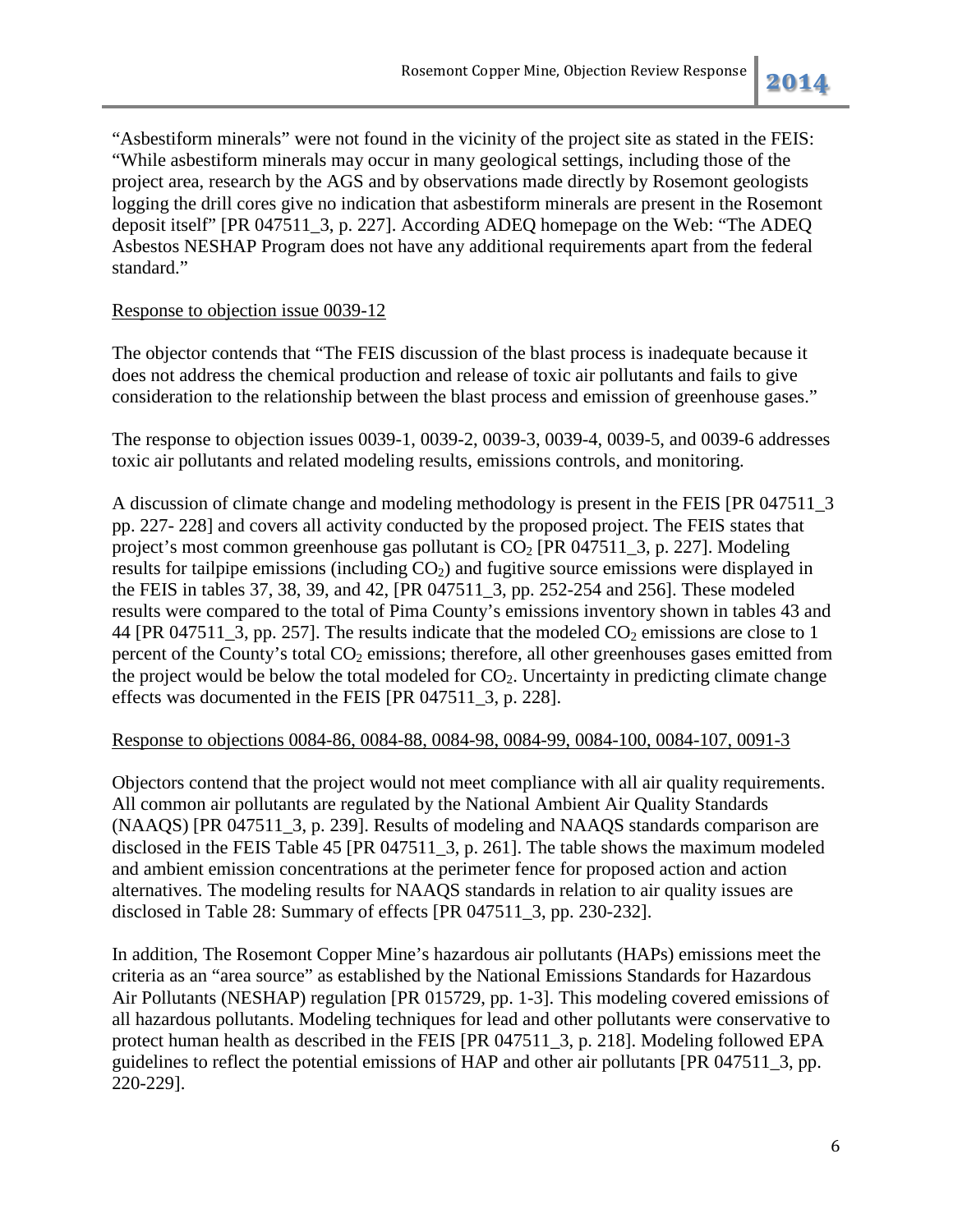Air quality impact modeling was conservative to ensure full documentation of any potential impacts. For example:

- Active mining emissions modeling based on the highest year of emissions [PR 047511\_3, p. 225].
- EPA standards were followed [PR 047511\_3, p. 220].
- Class I airshed impacts were modelled and assessed [PR 047511 3, p. 220].
- Public exposure to air pollution was assessed using standard protocols of modeling National Ambient Air Quality Standards (NAAQS) at the facility's fenceline [PR 047511\_3, p. 220].
- Model inputs and control parameter options selected in accordance with the protocol established in the "User's Guide for the AMS/EPA Regulatory Model – AERMOD" (U.S. Environmental Protection Agency 2004b) [PR 047511\_3, p. 226].
- Evaluation of potential effects on air quality related values from the project to more distant Class I areas other than Saguaro National Park East was conducted by Rosemont Copper using CALPUFF Version 5.8, which is the recommended model for long-range transport applications (40 CFR 51, "Revision to the Guidelines on Air Quality Models," November 2005) [PR 047511\_3, p. 226].
- Uncertainty in predicting climate change effects is expected because it is not possible to meaningfully link individual project actions to quantitative effects on climatic patterns [PR 047511\_3, p. 228].
- Emissions from vehicles were included in air quality impact analysis [PR 047511\_3, pp. 223-226].

The Forest Service has no authority, obligation, or expertise to determine or enforce compliance with the measures included in this category [PR 047511\_6, p. B-4]. According to the FEIS, the ADEQ is the responsible regulating agency: "Determination of whether Rosemont Copper's emissions represent a violation of applicable air quality laws and regulations is solely under the regulatory authority of ADEQ as the agency issuing the permit" [PR 047511\_3, p. 260].

## Response to objection 0084-90

The objector contends that "an inadequate analysis regarding potential increases in lung disease, including Valley Fever (Coccidiomycosis) that may result from mining operations." Particulate matter (regardless of its chemical composition) is regulated under the National Ambient Air Quality Standards (NAAQS). This information is presented in the FEIS: "it is presumed that if compliance with the PM10 and PM2.5 NAAQS is achieved, public health would be protected from the toxic metals compounds within the particulate emissions as well" [PR 047511\_3, p. 218].

## Response to objection 0084-87

The objector contends that air quality related values pertaining to visibility and nitrogen deposition are not addressed with context, severity, and intensity. The FEIS addresses visibility impacts in the "Action Alternatives' Projected Effects on Visibility in Class I Areas." [PR 047511\_3, p. 191]. The FEIS addresses deposition within the "Action Alternatives' Projected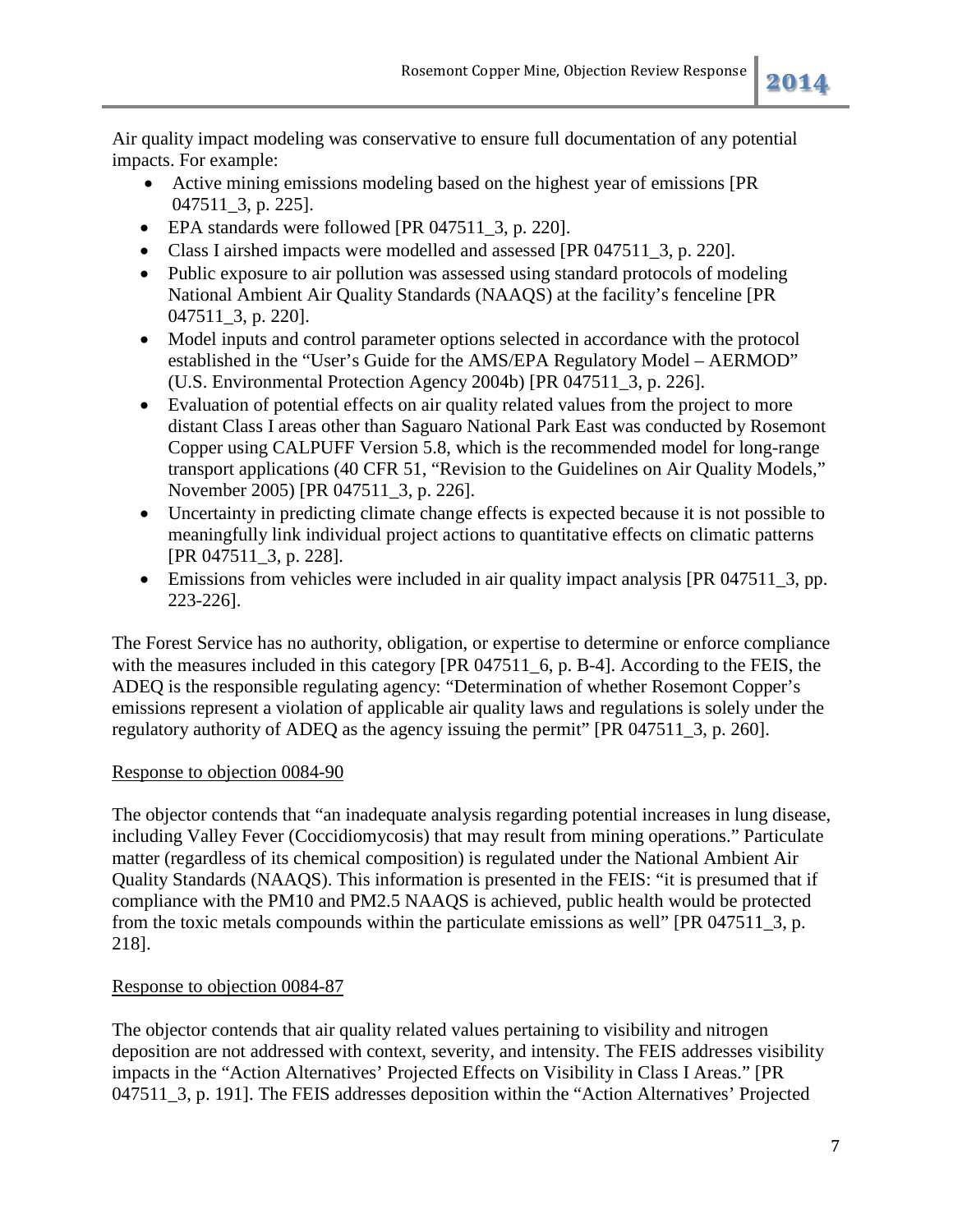Effects on Deposition of Sulfates and Nitrates" [PR 047511\_3, p. 195]. In addition, the FEIS presents pertinent modeling results in the following tables:

• Visibility analysis Follows the Federal Land Managers Air Quality Related Values Workgroup

(FLAG) Phase 1 Report Revised Table 6 (2010). [PR 047511\_3, p. 193]

- Table 45: Visibility impacts at other Class I airsheds from year 1 and year 5 emissions display visibility impacts in multiple wildernesses [PR 047511\_3, p. 194]
- Results from nitrogen deposition modeling are displayed in Table 46 Deposition impacts for each Class I area [PR 047511\_3, p. 196]
- Visual impacts at Saguaro East National Park is displayed in Table 44 [PR 047511\_3, p. 192]

## Response to objection 0084-91 and 0100-19

Objectors contend that the effectiveness of dust prevention measures and design of mine tailings was not examined. The FEIS discusses the tailing design and references a study where dust control effectiveness was studied: "Conventional Tailings Design: The Applicant completed a tailings siting study in 2006 (Vector 2006) to identify potential locations for the development of a tailings facility" [PR 047511\_6, p. 28]. Tailing impoundment design was studied in detail with results presented within a Technical Memorandum [PR 011901]

**Recommended Remedy by Review Team Member** (if any): The remedies suggested by the objector are not warranted. No remedy is required.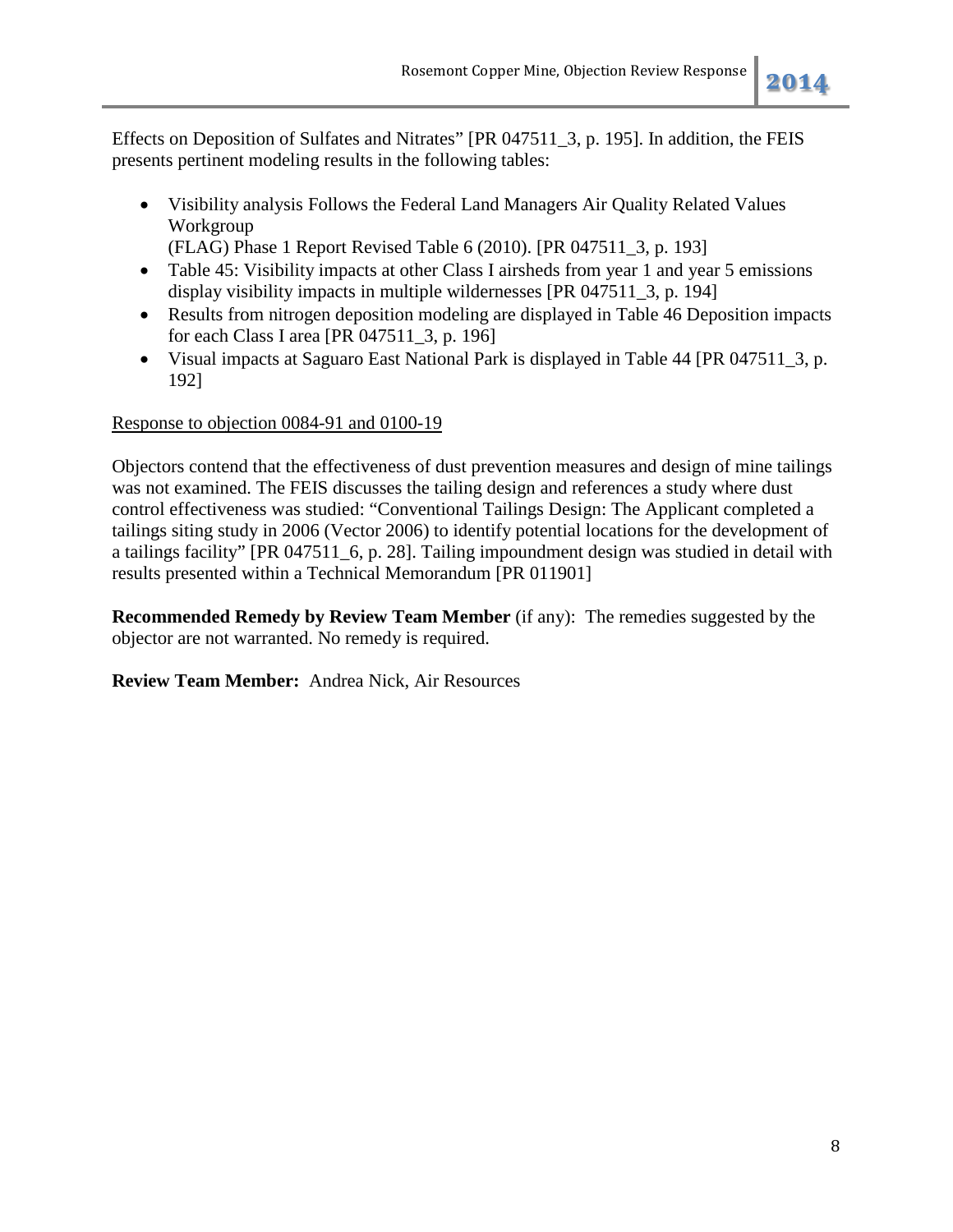## **Objection Review**

**Objection # (s):** 0039-JFisher, 0053-RMaddox, 0084-SSSR

## **Resource Area(s):** Air Quality – Modeling (AQ-6)

## **Objection Issue:**

- 0039-13: The FEIS continues to use air quality data and meteorological data inappropriately and fails to correct problems of modeling, and statistical analyses in its revised modeling of air quality transport and dispersion.
- 0039-14: The FEIS has mistakenly based its decision on using the low NO2/NOx ratio in its revised air quality simulations rather than the higher NO2/NOx ratio.
- 0039-15: The FEIS revised AERMOD analysis continues to use inappropriate, incomplete, and inadequate input data so that its results showing NAAQS compliance are not reliable; furthermore, the FEIS failed to use the current AERMOD guidance in its analysis.
- 0039-16: The FEIS revised models with CALPUFF continue to demonstrate problems.
- 0039-17: VISCREEN modeling depends on and correlates outputs of applications of AERMOD. VISCREEN modeling therefore likely also suffers from previously described problems with AERMOD. Because the original AERMOD and CALPUFF modeling was so faulty, the Forest Service should have considered a different and more comprehensive modeling platform for revised modeling.
- 0039-19: The FEIS allows the Forest Service to treat "exceptional" events in air pollution and meteorology in a dangerously deficient and dismissive manner.
- 0053-1: The modeling behind the air quality analysis in the FEIS is flawed, uses outdated models, uses inappropriate data and thus the modeling results are flawed.
- 0084-89: The FEIS air quality modeling, including AERMOD, CALPUFF, and VISCREEN models, is inadequate for a variety of reasons, and the modeling does not represent the best available science. Because of this the results showing compliance with NAAQS are not valid. Concerns include input data, model settings, background data, and modeling process. Specifics include: 1) inability for AERMOD to handle extreme weather events such as dust storms, 2) use of incorrect albedo and Bowen ratio numbers in AERMOD, 3) improper definition of the entire year as arid, 4) AERMOD surface moisture conditions must match actual conditions, not a theoretical norm based on inapplicable assumptions, 5) input data for the years 2001, 2002, 2003 were improperly used, 6) AERMOD model improperly applied the EPA AERSURFACE User's Guide and parameter settings were inappropriate, 7) AERMOD was improperly set as shrub landarid for the entire year, 8) should have run AERMOD for each month in the data set or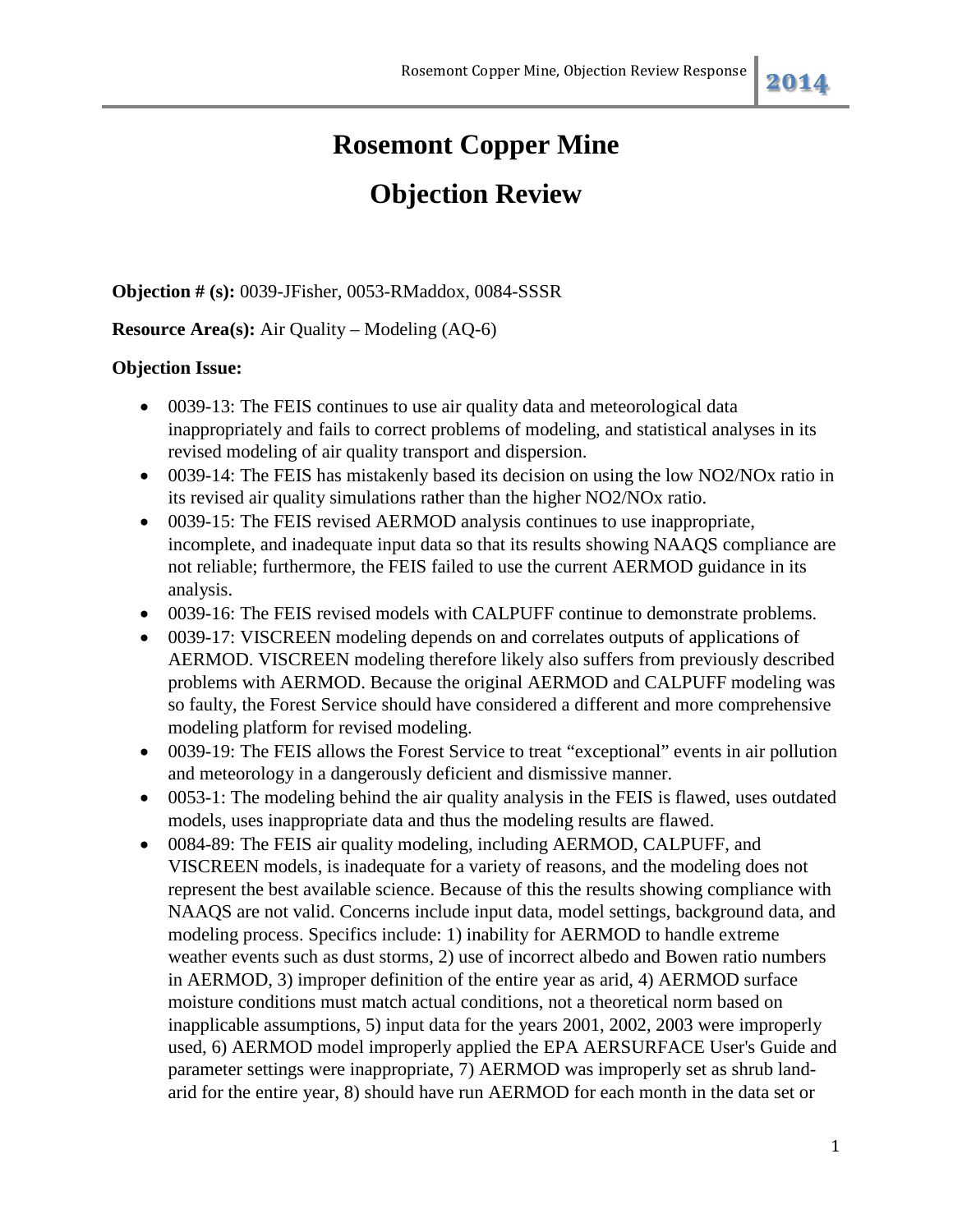defined appropriate seasons for the site, 9) AERMOD albedo did not vary by season, 10) the forecasts produced by CALMET/CALPUFF were for a completely different threeyear period than were the AERMOD forecasts, 11) MM5 forecasts for rainfall were inaccurate, 12) simulations with CALPUFF suffered from several problems including data management and handling, inappropriate choices of data sources for background meteorological data - especially not using precipitation data from the RAWS network, incorrect choices of data on albedo and cloud cover, 13) improper selection of NO2/NOx ratio, 14) there is statistical uncertainty with the background concentrations, particularly PM10.

• 0084-101: The modeling continues to use inappropriate reference sites for the selection of background data on NAAQS and meteorological parameters for the Rosemont site because Rosemont's consultants only measured one NAAQS parameter, PM10, and restricted its meteorological measurements to wind speed and temperature, and only later added humidity. It is not clear how data were handled for missing data. The single meteorological station does not account for complexities of terrain and geography. The quality assurance plan was not followed completely. Other data sources are not analyzed or complete. Previous comments on these issues were not addressed.

## **Remedy Supplied by Objector** (if any):

0039-13: Issue a new DEIS or Supplement EIS subject to public comment.

0053-1: All air quality modeling must be redone using best available scientific procedures and state of art air quality models.

0084-89: A) Reject the Rosemont modeling analyses and require Rosemont to redo completely the modeling consistent with the Objections described above. If the USFS believes that a revised modeling protocol consistent with the Objections previously stated, or consistent with any other revisions, represents "the best available science," the USFS needs to justify and explain this reliance in a revised DEIS available for public review and comment. Alternatively, if the USFS believes that Rosemont's protocol and modeling analyses represent "the best available science," the FS needs to justify and explain this reliance in a revised DEIS available for public review and comment. B) Rosemont's air quality modeling should be rejected and not relied upon by the FS, which should require Rosemont to redo the modeling analyses completely, consistent with the remedies outlined herein, for a consistent period, April 2007 through March 2010. C) The invalid modeling results must be rejected, and the AERMOD model runs should be done incorporating the correct parameters for surface roughness. D) Provide a new analysis that measures the background of all NAAQS parameters at the site and that addresses deficiencies in establishing the representativeness of the climatological and meteorological characterization of the Rosemont site. The USFS must use other models to examine the aerosol and chemical reaction possibilities of these pollutants. E) The invalid modeling results must be rejected, and the AERMOD model runs must be done using appropriate surface moisture, land surface conditions, and seasonal settings including albedo. F) Require Rosemont to do statistical comparisons between the MM5 forecast observations and actual observations (including RAWS and other sites within the CALPUFF domain) for 2001-2003. G) The USFS should require Rosemont to use accurate MM5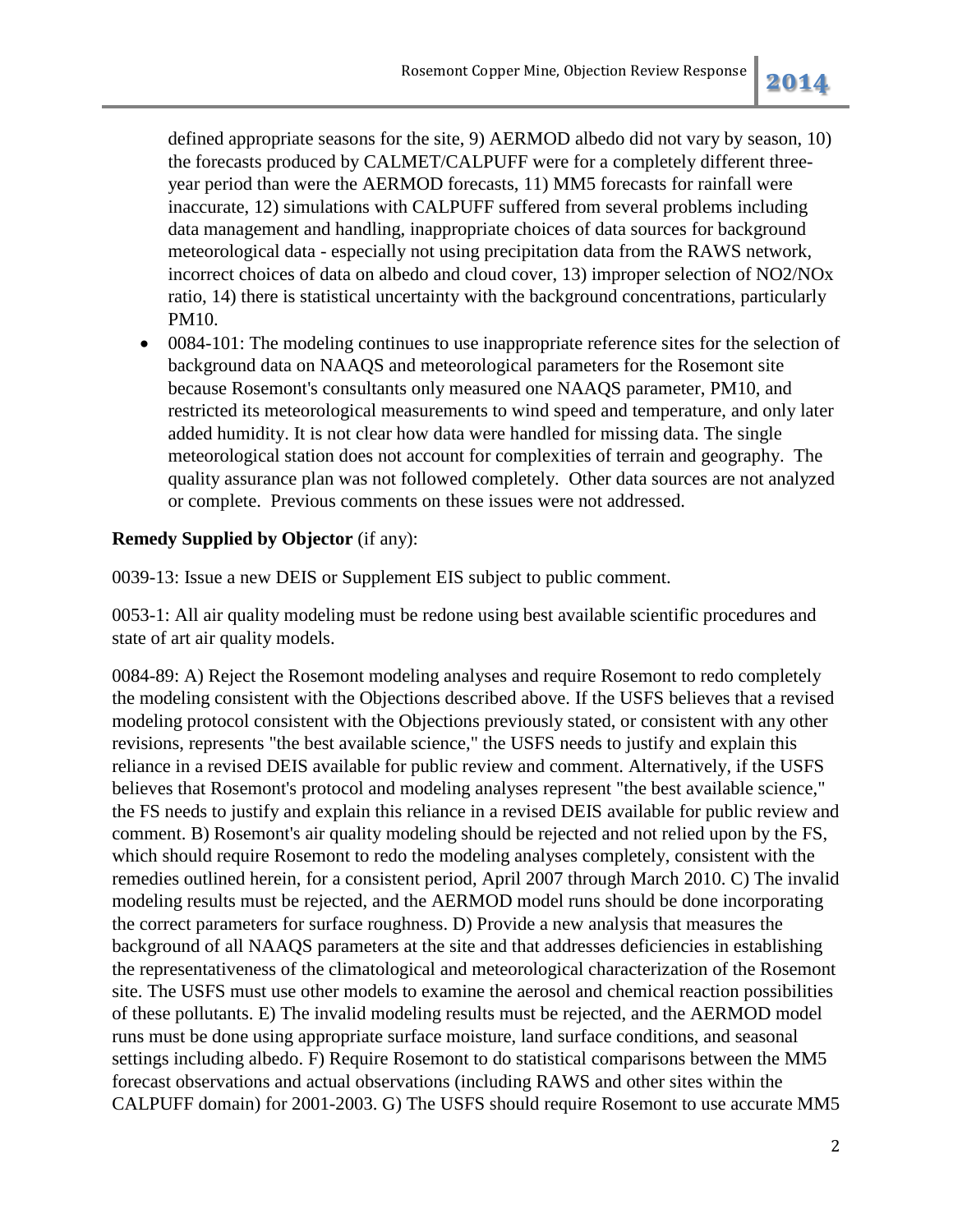forecasts for rainfall. The revised analyses should be provided in a revised DEIS for public review and comment. H) The USFS should require Rosemont to use high-resolution mesoscale model forecasts from April 2007 through March 2010 to provide consistent input "observations" for CALMET/CALPUFF. Additionally, all available meteorological observations, including all RAWS sites, should be blended with the model forecast "observations." I) Present the new information regarding Viscreen in a revised DEIS. J) Require Rosemont to use high-resolution mesoscale model forecasts from April2007 through March 2010 to provide consistent input "observations" for CALMET/CALPUFF. K) Fix the continuing problems with CALPUFF and present this information. L) The USFS must revise its analysis to show appropriate worst case simulation conditions in its air quality modeling with regards to NOx ratios. M) Rerun the modeling using higher levels of wind speeds and a frequency analysis of the high wind events to determine whether the project will cause NAAQS exceedances or trigger non-attainment for any criteria pollutant. If the rerun results confirm the likelihood of the Rosemont project causing a non-attainment situation, the USFS must provide mitigating measures in the project approval to prevent this.

0084-101: A) Explain and resolve the data accounting inconsistency in a revised DEIS to allow for public review and comment on this issue. Install separate weather stations at key locations and various elevations. The invalid modeling results must be rejected, and the AERMOD model runs should be redone incorporating the correct parameters for surface roughness. The project site should be properly monitored for at least a year with upgraded sensors and new data used within corrected AERMOD forecasts. The FS should require a new round of on-site met observations, consistent with the Quality Assurance Plan, and the audits should be conducted by an independent entity, as required by EPA guidelines. B) Incorporate regional RAWS weather data observations from all available observation sites within southeastern Arizona into corrected runs of the AERMOD and CALPUFF model. AERMOD must be run for each separate set of observation from the multiple observing sites. The revised AERMOD and CALPUFF modeling analysis must be made available for public review and comment in a revised DEIS.

**Law, Regulation and/or Policy**: Clean Air Act; National Emissions Standards for Hazardous Air Pollutants (NESHAP) 40 CFR 61 and 63; National Ambient Air Quality Standards (NAAQS), 40 CFR 50; Arizona Department of Environmental Quality Rules and Regulation

## **Review Team Member Response:**

## Response to objections 0039-13, 0039-14, 0039-15, 0039-16, 0039-17, 0039-19, 0053-1, 0084- 89, and 0084-101

An issue with the air quality modeling was identified after the DEIS was circulated. This issue was addressed by changing incorrect model options and re-running the model. The new results are documented in the FEIS:

"It was determined that the restart options in the CALPUFF modeling had not been set to the preferred settings… Ultimately, the annual Barrel Alternative emissions scenario was remodeled for that month (August) of the 2001 meteorological year. While the results of the sensitivity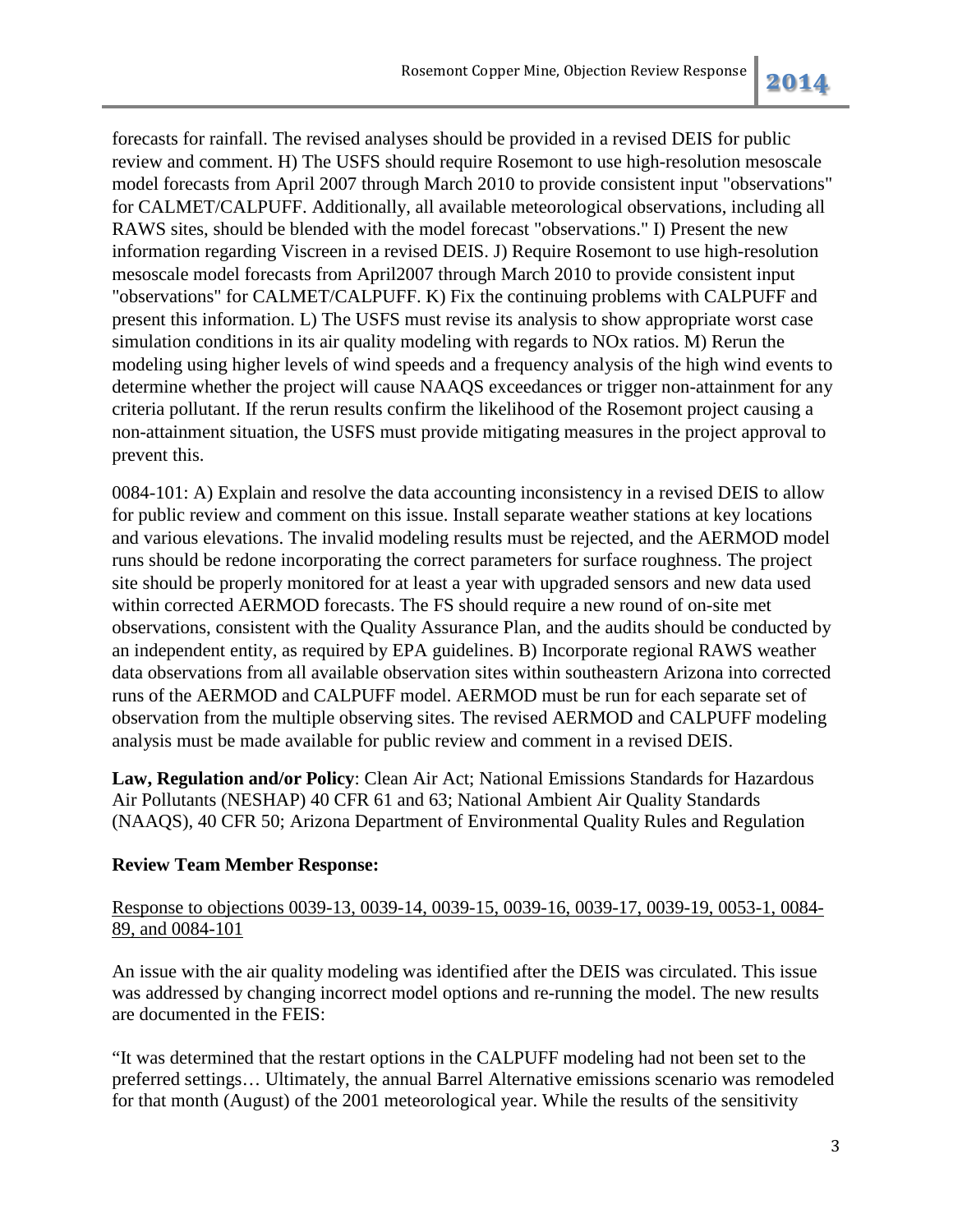analysis indicated a slight increase in the modeled criteria pollutant concentrations as well as the deposition and visibility impacts, it was determined by the Coronado that the results did not warrant a full rerun of the modeling for the Barrel Alternative" [PR 047511 3, p. 217].

In addition, modeling assumptions and uncertainty in air quality modeling was discussed in the "Analysis Methodology, Assumptions, Uncertain and Unknown Information" section [PR 047511\_3, pp. 220-222]. In general, air quality impact modeling was conservative to ensure full documentation of any potential impacts. For example:

- Active mining emissions modeling based on the highest year of emissions [PR 047511\_3, p. 225].
- EPA standards were followed [PR 047511 3, p. 220].
- Class I airshed impacts were modelled and assessed [PR 047511\_3, p. 220].
- Public exposure to air pollution was assessed using standard protocols of modeling National Ambient Air Quality Standards (NAAQS) at the facility's fenceline [PR 047511\_3, p. 220].
- Model inputs and control parameter options selected in accordance with the protocol established in the "User's Guide for the AMS/EPA Regulatory Model – AERMOD" (U.S. Environmental Protection Agency 2004b) [PR 047511\_3, p. 226].
- Evaluation of potential effects on air quality related values from the project to more distant Class I areas other than Saguaro National Park East was conducted by Rosemont Copper using CALPUFF Version 5.8, which is the recommended model for long-range transport applications (40 CFR 51, "Revision to the Guidelines on Air Quality Models," November 2005) [PR 047511\_3, p. 226].
- Uncertainty in predicting climate change effects is expected because it is not possible to meaningfully link individual project actions to quantitative effects on climatic patterns [PR 047511\_3, p. 228].
- Emissions from vehicles were included in air quality impact analysis [PR 047511 3, pp. 223-226].

**Recommended Remedy by Review Team Member** (if any): The remedies suggested by the objectors are not warranted. No remedy is required.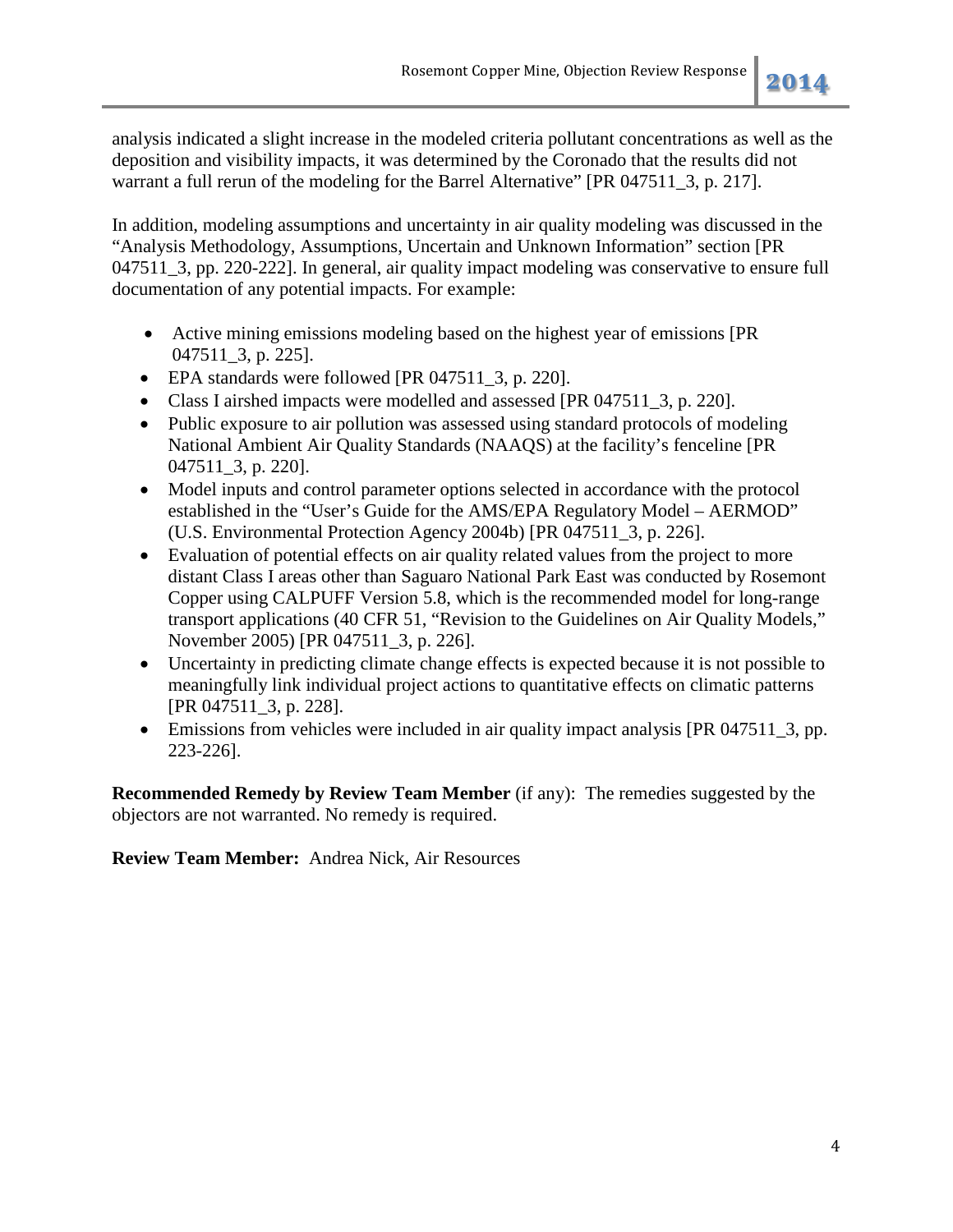## **Objection Review**

**Objection # (s):** 0036-Rosemont; 0081-GShinsky

## **Resource Area(s):** Air Quality – Legal (AQ-7)

## **Objection Issue:**

- 0036-1: The statement (draft ROD, p. 13) that none of the other alternatives will meet the NAAQS is incorrect. The regulatory authority, ADEQ with EPA concurrence, concluded that the proposed action with mitigation would meet the NAAQS. DROD, page 13, 3rd bullet.
- 0081-4: The total hazardous air pollutants limit (25 tons/year) should be analyzed thoroughly. When 0.1% of the trace toxic element in this waste rock is em1tted (through tailings emissions, mine processing, or blasting) there would be 30+ tons/year of total HAPS emissions. The Rosemont Mine project clearly would be in violation of NAAQS and would also be in violation of Arizona Law.

## **Remedy Supplied by Objector** (if any):

• Objection 0081-4: Re-classify Rosemont Copper as a Class 1 major source pursuant to the clean air act 112(b) and Arizona law, A.R.S. sections 49-426.03-426.06.

**Law, Regulation and/or Policy**: Clean Air Act; National Ambient Air Quality Standards (NAAQS), 40 CFR part 50

## **Review Team Member Response:**

## Response to Objection 0036-1

The objector contends that a statement in the draft record of decision (DROD) that none of the other alternatives would meet NAAQS is incorrect.

The DROD states, "A number of additional mitigation measures were added for all action alternatives after the DEIS air analysis indicated that *many* alternatives would not meet NAAQS. At this time, no additional practicable onsite mitigation measures have been identified that would further improve the ability of the alternatives to meet NAAQS" [PR 047504, p. 13].

The error cited by the objector was not found in the text of the DROD, as shown by the italicized text above.